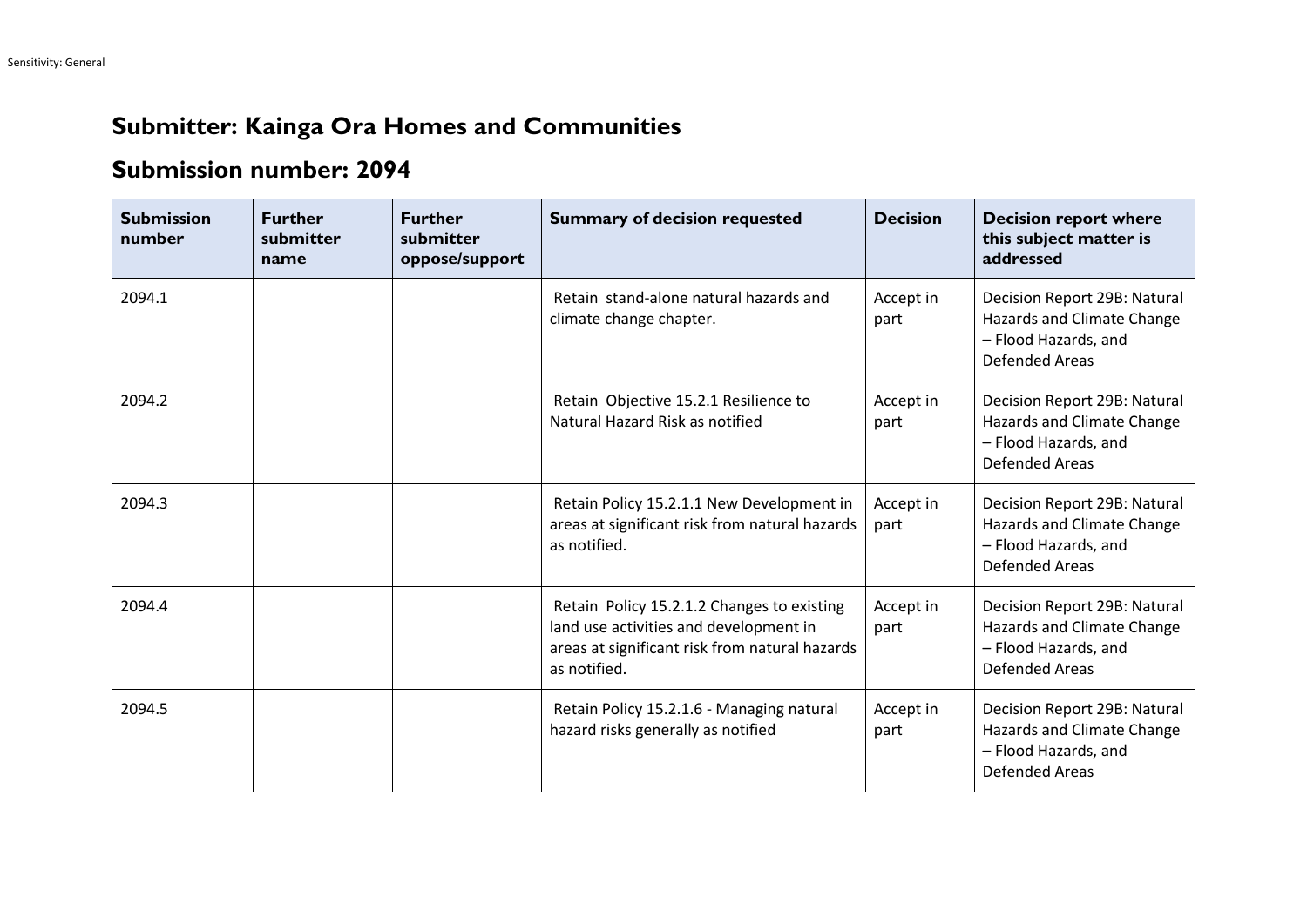| <b>Submission</b><br>number | <b>Further</b><br>submitter<br>name | <b>Further</b><br>submitter<br>oppose/support | <b>Summary of decision requested</b>                                                                                                                                   | <b>Decision</b>   | <b>Decision report where</b><br>this subject matter is<br>addressed                                         |
|-----------------------------|-------------------------------------|-----------------------------------------------|------------------------------------------------------------------------------------------------------------------------------------------------------------------------|-------------------|-------------------------------------------------------------------------------------------------------------|
| 2094.6                      |                                     |                                               | Retain Policy 15.2.1.10 Areas defended by<br>stopbanks adjacent to the Waikato River as<br>notified.                                                                   | Accept in<br>part | Decision Report 29B: Natural<br>Hazards and Climate Change<br>- Flood Hazards, and<br><b>Defended Areas</b> |
| FS3020.31                   | <b>Shand Properties</b><br>Limited  | Support                                       |                                                                                                                                                                        | Accept in<br>part |                                                                                                             |
| FS3032.45                   | <b>Timberline</b><br>Contracting    | Oppose                                        |                                                                                                                                                                        | Accept in<br>part |                                                                                                             |
| 2094.7                      |                                     |                                               | Retain Policy 15.2.1.11 New development<br>that creates demand for new protection<br>structures and works as notified.                                                 | Accept in<br>part | Decision Report 29B: Natural<br>Hazards and Climate Change<br>- Flood Hazards, and<br><b>Defended Areas</b> |
| 2094.8                      |                                     |                                               | Retain Policy 15.2.1.12 Reduce potential<br>for flood damage to buildings located on<br>the Waikato and Waipa River floodplains<br>and flood ponding areas as notified | Accept in<br>part | Decision Report 29B: Natural<br>Hazards and Climate Change<br>- Flood Hazards, and<br><b>Defended Areas</b> |
| 2094.9                      |                                     |                                               | Retain Policy 15.2.1.13 Control filling of<br>land within the 1% AEP floodplain and flood<br>ponding areas as notified                                                 | Accept in<br>part | Decision Report 29B: Natural<br>Hazards and Climate Change<br>- Flood Hazards, and<br><b>Defended Areas</b> |
| 2094.10                     |                                     |                                               | Retain Policy 15.2.1.15 - Flood ponding<br>areas and overland flow paths as notified                                                                                   | Accept in<br>part | Decision Report 29B: Natural<br>Hazards and Climate Change                                                  |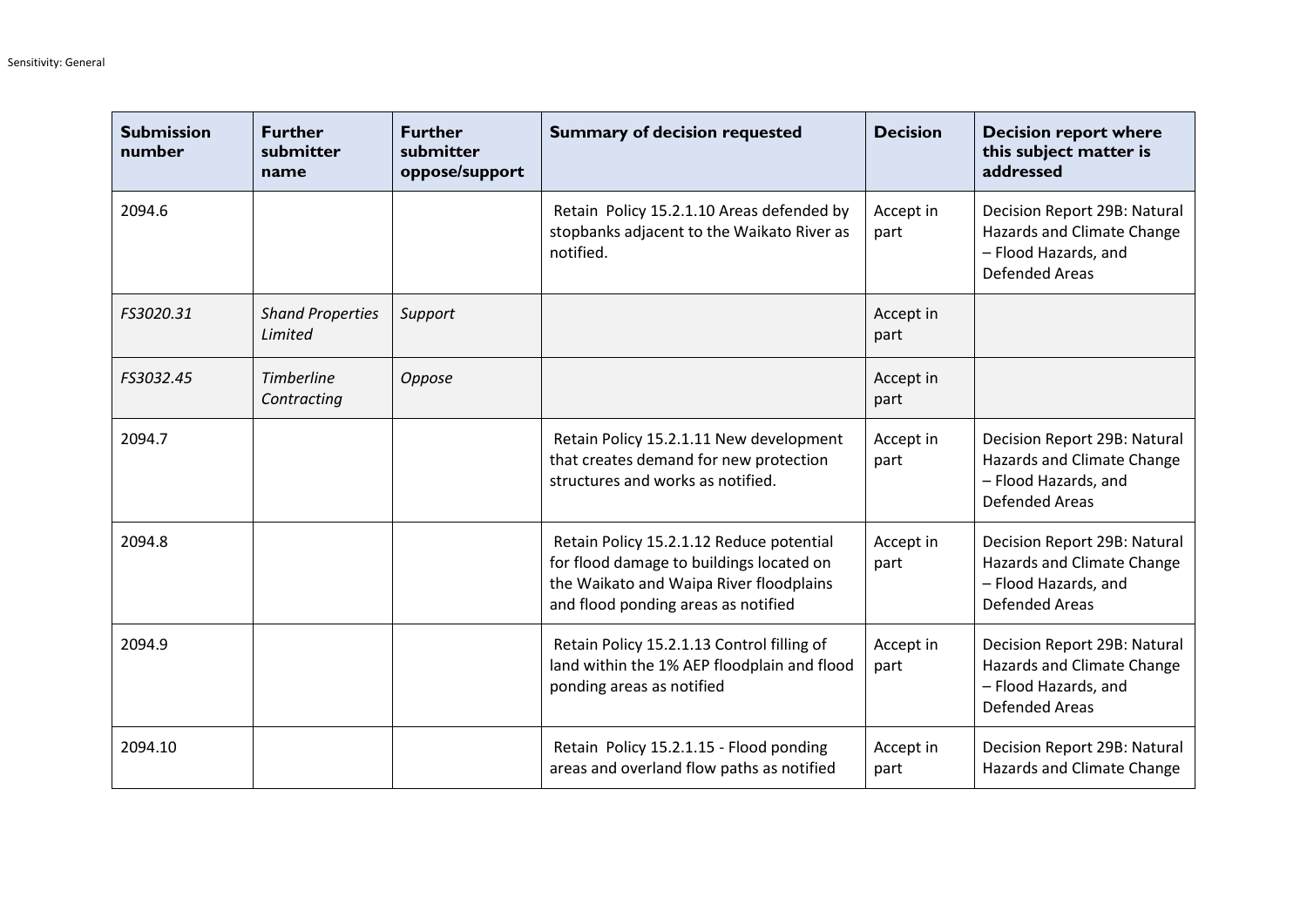| <b>Submission</b><br>number | <b>Further</b><br>submitter<br>name         | <b>Further</b><br>submitter<br>oppose/support | <b>Summary of decision requested</b>                                                                 | <b>Decision</b>   | <b>Decision report where</b><br>this subject matter is<br>addressed                                            |
|-----------------------------|---------------------------------------------|-----------------------------------------------|------------------------------------------------------------------------------------------------------|-------------------|----------------------------------------------------------------------------------------------------------------|
|                             |                                             |                                               |                                                                                                      |                   | - Flood Hazards, and<br><b>Defended Areas</b>                                                                  |
| 2094.11                     |                                             |                                               | Retain Policy 15.2.1.16 - Development in<br>the Coastal Sensitivity Areas as notified                | Accept in<br>part | Decision Report 29C: Natural<br>Hazards and Climate Change<br>- Coastal Hazards                                |
| 2094.12                     |                                             |                                               | Retain Policy 15.2.1.17 - Setbacks from the<br>coast as notified                                     | Accept in<br>part | Decision Report 29C: Natural<br>Hazards and Climate Change<br>- Coastal Hazards                                |
| 2094.13                     |                                             |                                               | Retain Policy 15.2.1.18 - Residential<br>development potentially subject to fire risk<br>as notified | Accept in<br>part | Decision Report 29E: Natural<br>Hazards and Climate Change<br>- Fire, Climate Change and<br><b>Definitions</b> |
| FS3021.3                    | <b>Counties Power</b>                       | Support                                       |                                                                                                      | Accept in<br>part |                                                                                                                |
| FS3025.1                    | Fire and<br><b>Emergency New</b><br>Zealand | Support                                       |                                                                                                      | Accept in<br>part |                                                                                                                |
| 2094.14                     |                                             |                                               | Retain Policy 15.2.1.19 - Development on<br>land subject to instability or subsidence as<br>notified | Accept in<br>part | Decision Report 29D: Natural<br>Hazards and Climate Change<br>- Subsidence, Liquefaction<br>and Other Hazards  |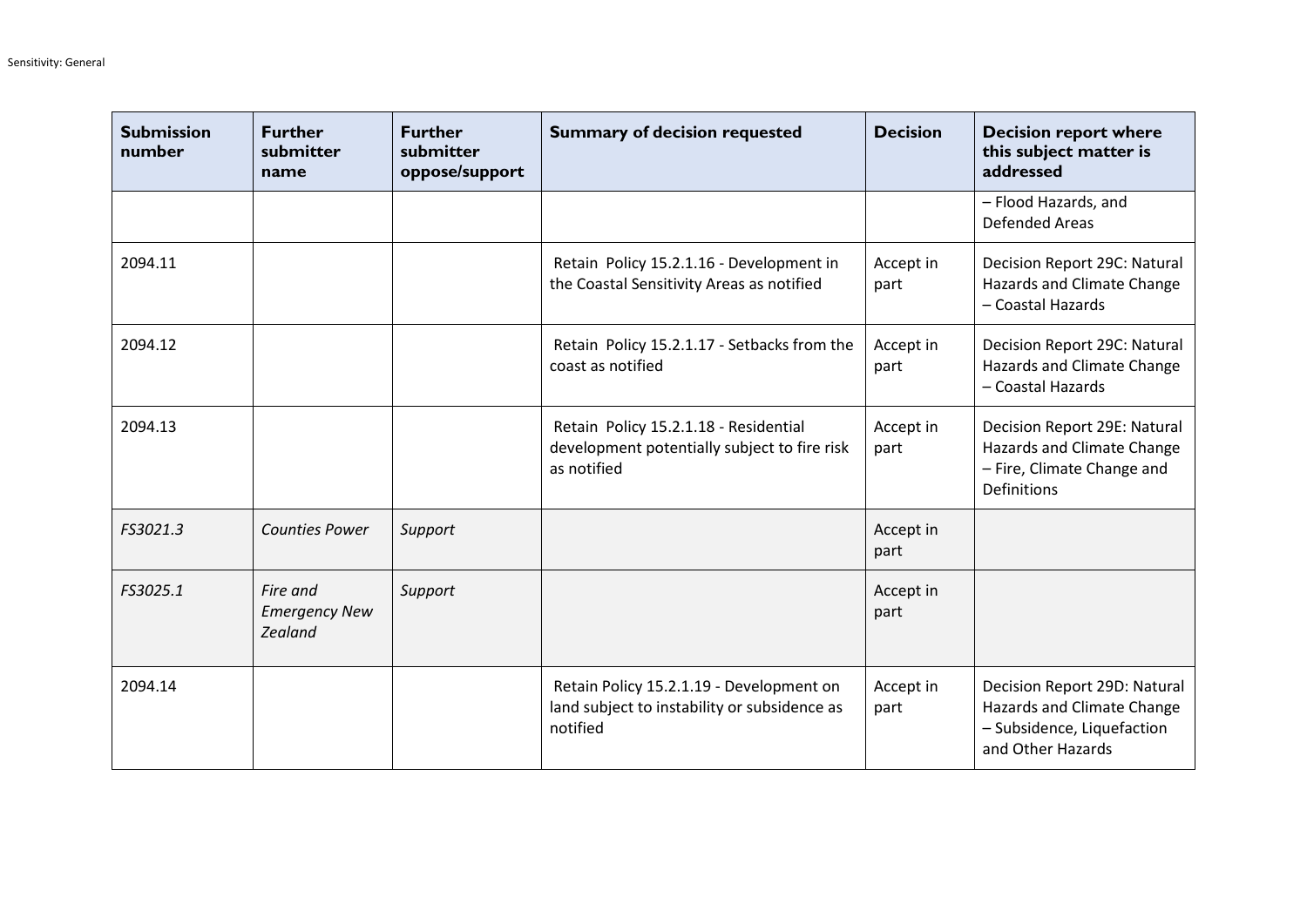| <b>Submission</b><br>number | <b>Further</b><br>submitter<br>name  | <b>Further</b><br>submitter<br>oppose/support | <b>Summary of decision requested</b>                                                                                                                                                                                                                                                                 | <b>Decision</b>   | <b>Decision report where</b><br>this subject matter is<br>addressed                                            |
|-----------------------------|--------------------------------------|-----------------------------------------------|------------------------------------------------------------------------------------------------------------------------------------------------------------------------------------------------------------------------------------------------------------------------------------------------------|-------------------|----------------------------------------------------------------------------------------------------------------|
| 2094.15                     |                                      |                                               | Delete Policy 15.2.1.22 - Liquefaction-<br>Prone Risk Assessment                                                                                                                                                                                                                                     | Reject            | Decision Report 29D: Natural<br>Hazards and Climate Change<br>- Subsidence, Liquefaction<br>and Other Hazards  |
| 2094.16                     |                                      |                                               | Amend Policy 15.2.1.23 as follows:<br>"Control subdivision, use and development<br>on land assessed identified as being<br>susceptible to liquefaction-induced ground<br>damage  ".                                                                                                                  | Reject            | Decision Report 29D: Natural<br>Hazards and Climate Change<br>- Subsidence, Liquefaction<br>and Other Hazards  |
| FS3003.7                    | Transpower New<br><b>Zealand Ltd</b> | Support                                       |                                                                                                                                                                                                                                                                                                      | Reject            |                                                                                                                |
| 2094.17                     |                                      |                                               | Amend Objective 15.2.3 Climate Change to<br>read: "A well-prepared community that:<br>a) Is resilient able to adopt to the current<br>and future effects of climate change; and<br>b) Supports reductions in Has transitioned<br>to development that prioritises lower<br>greenhouse gas emissions." | Accept in<br>part | Decision Report 29E: Natural<br>Hazards and Climate Change<br>- Fire, Climate Change and<br><b>Definitions</b> |
| 2094.18                     |                                      |                                               | Retain Policy 15.2.3.1 - Effects of climate<br>change on new subdivision and<br>development as notified                                                                                                                                                                                              | Accept in<br>part | Decision Report 29E: Natural<br>Hazards and Climate Change<br>- Fire, Climate Change and<br>Definitions        |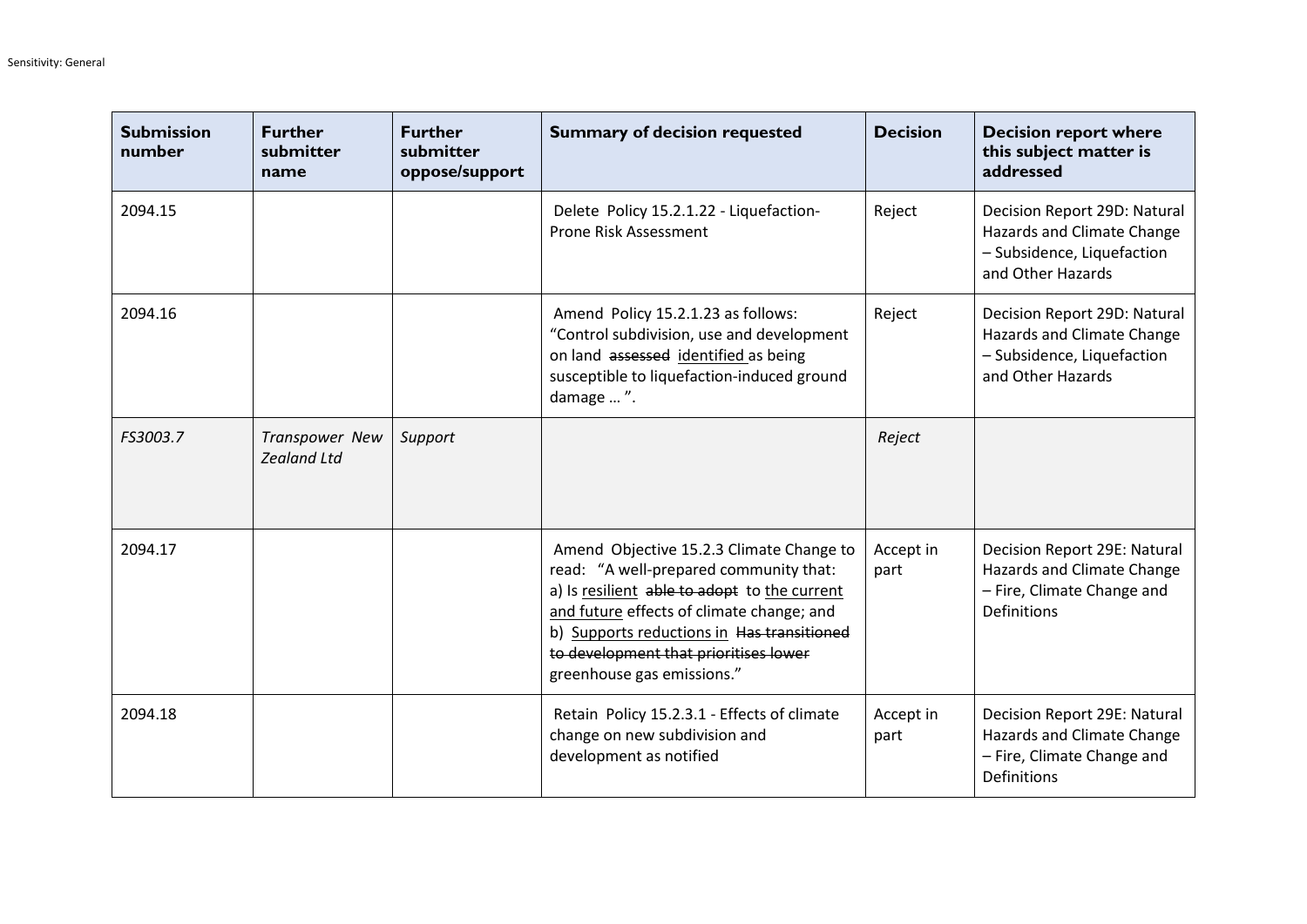| <b>Submission</b><br>number | <b>Further</b><br>submitter<br>name | <b>Further</b><br>submitter<br>oppose/support | <b>Summary of decision requested</b>                                                                                                                                                                                                                                                     | <b>Decision</b>   | <b>Decision report where</b><br>this subject matter is<br>addressed                                            |
|-----------------------------|-------------------------------------|-----------------------------------------------|------------------------------------------------------------------------------------------------------------------------------------------------------------------------------------------------------------------------------------------------------------------------------------------|-------------------|----------------------------------------------------------------------------------------------------------------|
| 2094.19                     |                                     |                                               | Retain Policy 15.2.3.2.(ii) Future land use<br>planning and climate change as notified                                                                                                                                                                                                   | Accept in<br>part | Decision Report 29E: Natural<br>Hazards and Climate Change<br>- Fire, Climate Change and<br><b>Definitions</b> |
| 2094.20                     |                                     |                                               | Retain Policy 15.2.3.3 - Precautionary<br>approach for dealing with uncertainty as<br>notified                                                                                                                                                                                           | Accept in<br>part | Decision Report 29B: Natural<br>Hazards and Climate Change<br>- Flood Hazards, and<br><b>Defended Areas</b>    |
| 2094.21                     |                                     |                                               | Retain Policy 15.2.3.4 Provide sufficient<br>setbacks for new development except for<br>the amendments sought below AND<br>Amend Policy 15.2.3.4(b) to read: "(b)<br>Ensure that, in establishing development<br>setbacks for new development, adequate<br>consideration is given to: [] | Accept in<br>part | Decision Report 29E: Natural<br>Hazards and Climate Change<br>- Fire, Climate Change and<br><b>Definitions</b> |
| 2094.22                     |                                     |                                               | Retain Policy 15.2.3.5 (a) and (c) Assess the<br>impact of climate change on the level of<br>natural hazard risk as notified                                                                                                                                                             | Accept in<br>part | Decision Report 29E: Natural<br>Hazards and Climate Change<br>- Fire, Climate Change and<br><b>Definitions</b> |
| 2094.23                     |                                     |                                               | Retain Rule 15.4.1 P1 except for the<br>amendments sought below AND Amend<br>Rule 15.4.1 P1 as follows: 'Construction of<br>a new building or the reconstruction of, or<br>addition to an existing building unless<br>specified in P2 - P5 in Rule 15.4.1'. AND                          | Accept in<br>part | Decision Report 29B: Natural<br>Hazards and Climate Change<br>- Flood Hazards, and<br><b>Defended Areas</b>    |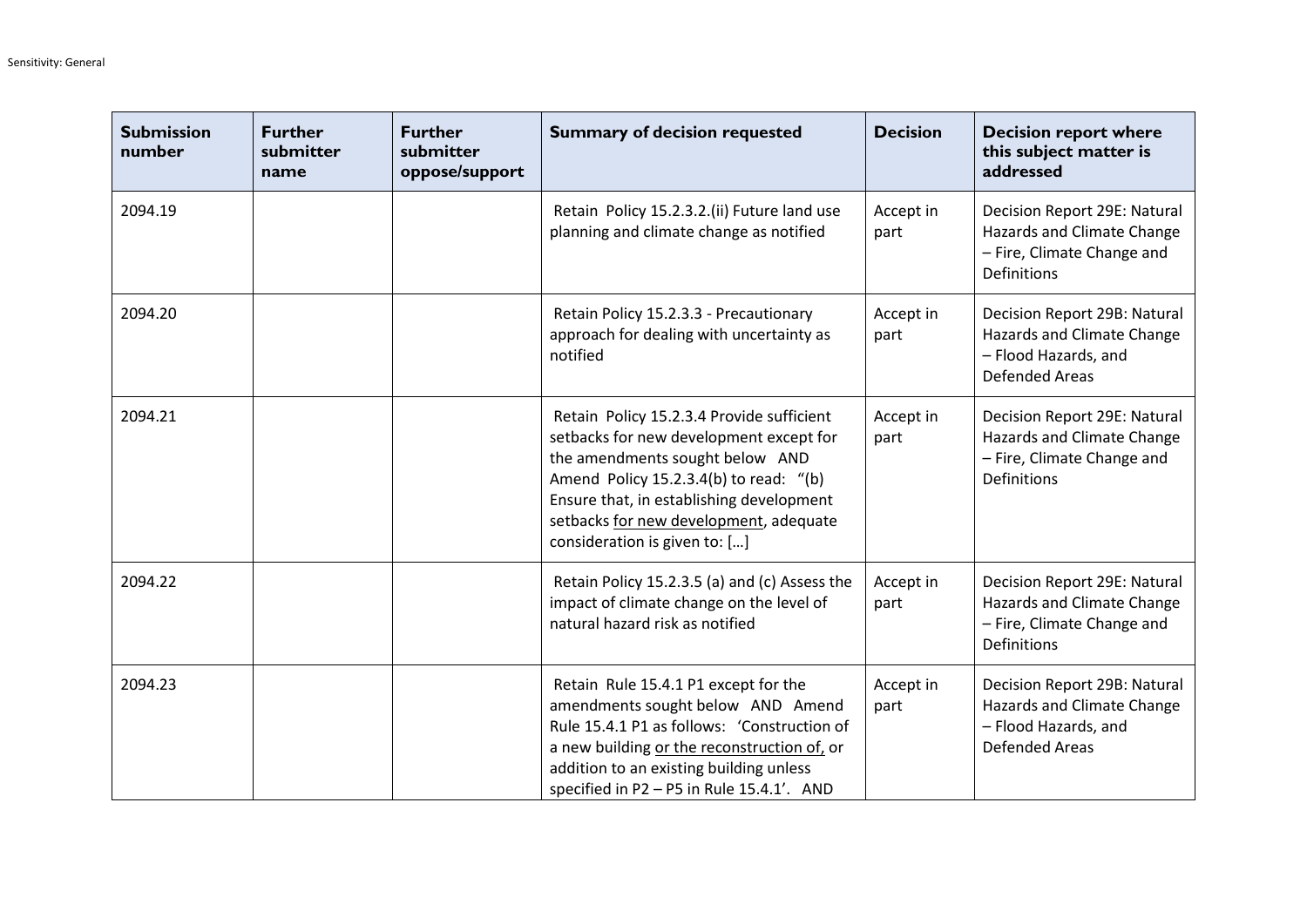| <b>Submission</b><br>number | <b>Further</b><br>submitter<br>name | <b>Further</b><br>submitter<br>oppose/support | <b>Summary of decision requested</b>                           | <b>Decision</b>   | <b>Decision report where</b><br>this subject matter is<br>addressed                                         |
|-----------------------------|-------------------------------------|-----------------------------------------------|----------------------------------------------------------------|-------------------|-------------------------------------------------------------------------------------------------------------|
|                             |                                     |                                               | Delete the activity specific conditions for<br>Rule 15.4.1 P1. |                   |                                                                                                             |
| 2094.24                     |                                     |                                               | Retain Rule 15.4.1 P2 as notified                              | Accept            | Decision Report 29B: Natural<br>Hazards and Climate Change<br>- Flood Hazards, and<br><b>Defended Areas</b> |
| 2094.25                     |                                     |                                               | Retain Rule 15.4.1 P3 as notified.                             | Accept            | Decision Report 29B: Natural<br>Hazards and Climate Change<br>- Flood Hazards, and<br><b>Defended Areas</b> |
| 2094.26                     |                                     |                                               | Retain Rule 15.4.1 P4 (1) as notified.                         | Accept            | Decision Report 29B: Natural<br>Hazards and Climate Change<br>- Flood Hazards, and<br><b>Defended Areas</b> |
| 2094.27                     |                                     |                                               | Retain Rule 15.4.1 P7 as notified                              | Accept            | Decision Report 29B: Natural<br>Hazards and Climate Change<br>- Flood Hazards, and<br><b>Defended Areas</b> |
| 2094.28                     |                                     |                                               | Retain Rule 15.4.1 P8 as notified.                             | Accept in<br>part | Decision Report 29B: Natural<br>Hazards and Climate Change<br>- Flood Hazards, and<br><b>Defended Areas</b> |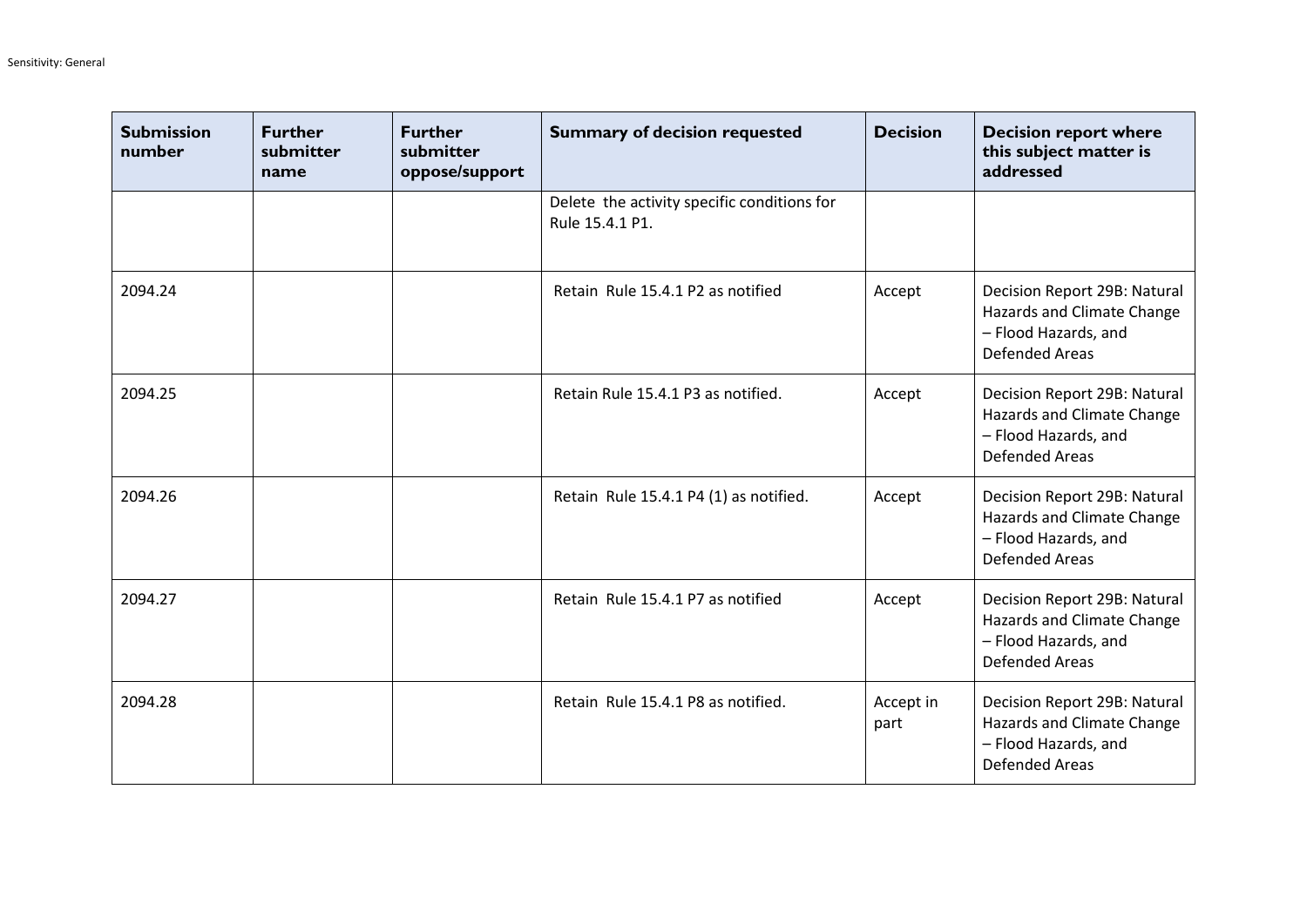| <b>Submission</b><br>number | <b>Further</b><br>submitter<br>name | <b>Further</b><br>submitter<br>oppose/support | <b>Summary of decision requested</b>                                                                                                                                                                                                                                                                                                                                                                                                                                                                                                                                                                                                                                                                                                                                                                                             | <b>Decision</b>   | <b>Decision report where</b><br>this subject matter is<br>addressed                                         |
|-----------------------------|-------------------------------------|-----------------------------------------------|----------------------------------------------------------------------------------------------------------------------------------------------------------------------------------------------------------------------------------------------------------------------------------------------------------------------------------------------------------------------------------------------------------------------------------------------------------------------------------------------------------------------------------------------------------------------------------------------------------------------------------------------------------------------------------------------------------------------------------------------------------------------------------------------------------------------------------|-------------------|-------------------------------------------------------------------------------------------------------------|
| 2094.29                     |                                     |                                               | Retain Rule 15.4.2 RD1 as notified.                                                                                                                                                                                                                                                                                                                                                                                                                                                                                                                                                                                                                                                                                                                                                                                              | Accept            | Decision Report 29B: Natural<br>Hazards and Climate Change<br>- Flood Hazards, and<br><b>Defended Areas</b> |
| 2094.30                     |                                     |                                               | Amend the activity status of Rule 15.4.3 D1<br>to be a restricted discretionary activity<br>rather than a discretionary activity within<br>the Flood Plain Management Area. AND<br>Add "reconstruction" to the rule AND<br>Add the following matters of discretion:<br>a) The ability to design and construct a<br>building or additions to an existing building<br>so that it is resilient to natural hazards. b)<br>Likely effects on public safety and property<br>resulting from the proposed building or the<br>addition to an existing building. c) The<br>ongoing ability to manage and maintain a<br>building, or additions to an existing building<br>d) Any exacerbation of the natural hazard<br>or creation of a new natural hazard as a<br>result of the proposed building, or additions<br>to an existing building | Accept in<br>part | Decision Report 29B: Natural<br>Hazards and Climate Change<br>- Flood Hazards, and<br><b>Defended Areas</b> |
| FS3034.27                   | <b>Mercury NZ</b><br>Limited        | Oppose                                        |                                                                                                                                                                                                                                                                                                                                                                                                                                                                                                                                                                                                                                                                                                                                                                                                                                  | Accept in<br>part |                                                                                                             |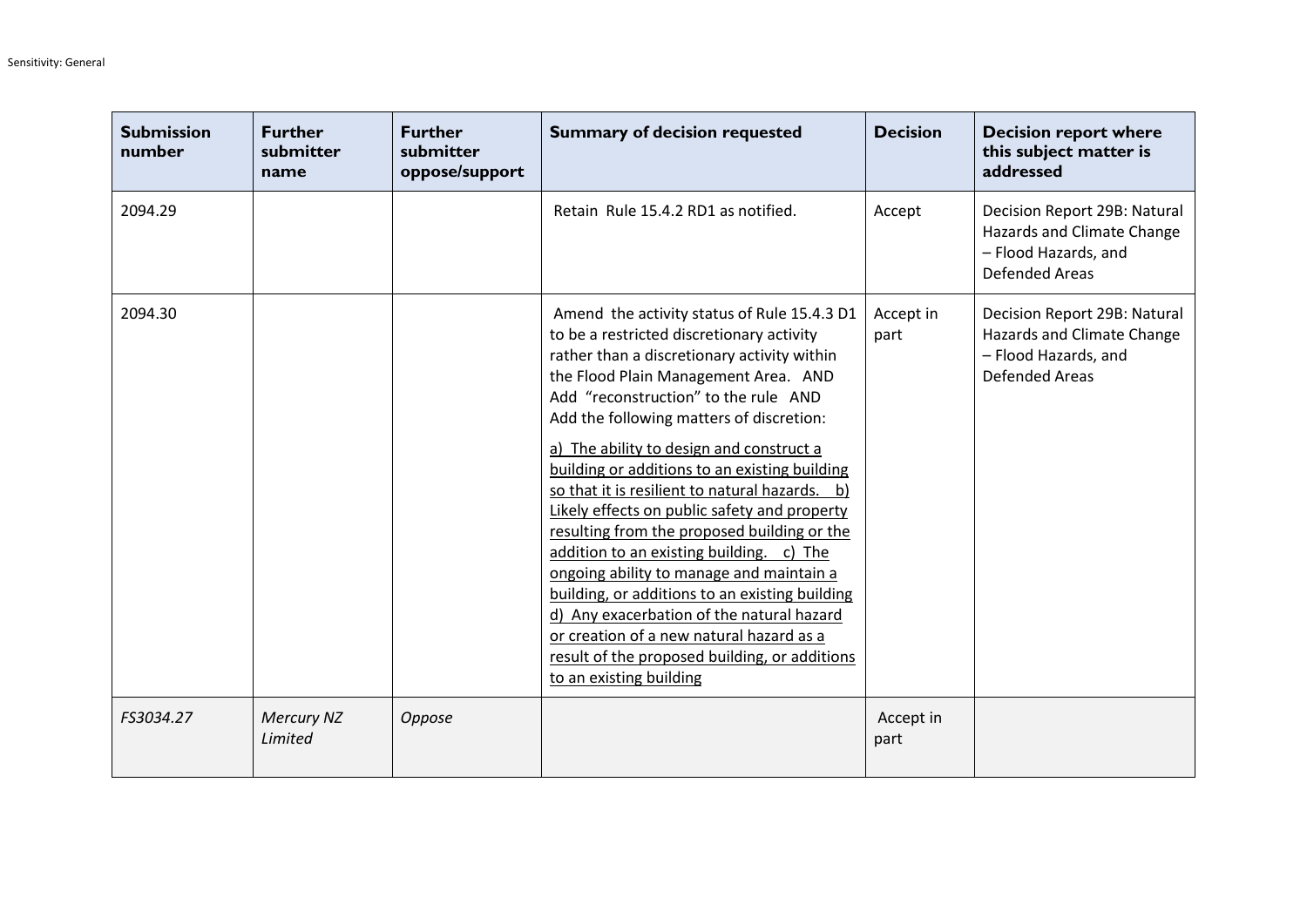| <b>Submission</b><br>number | <b>Further</b><br>submitter<br>name | <b>Further</b><br>submitter<br>oppose/support | <b>Summary of decision requested</b>                                                                                                                                                                                                                                                                                                                                                                                                                                                                                                                        | <b>Decision</b>   | <b>Decision report where</b><br>this subject matter is<br>addressed                                         |
|-----------------------------|-------------------------------------|-----------------------------------------------|-------------------------------------------------------------------------------------------------------------------------------------------------------------------------------------------------------------------------------------------------------------------------------------------------------------------------------------------------------------------------------------------------------------------------------------------------------------------------------------------------------------------------------------------------------------|-------------------|-------------------------------------------------------------------------------------------------------------|
| 2094.31                     |                                     |                                               | Amend the activity status of Rule 15.4.3 D2<br>from Discretionary Activity to Restricted<br>Discretionary Activity AND Add the<br>following matters of discretion: (a)The<br>effects of the hazards on the intended use<br>of the sites created by the subdivision and<br>the vulnerability of these uses to flood<br>hazard events.                                                                                                                                                                                                                        | Reject            | Decision Report 29B: Natural<br>Hazards and Climate Change<br>- Flood Hazards, and<br>Defended Areas        |
| 2094.32                     |                                     |                                               | Retain Rule 15.5.1 P2 (1) as notified                                                                                                                                                                                                                                                                                                                                                                                                                                                                                                                       | Accept in<br>part | Decision Report 29B: Natural<br>Hazards and Climate Change<br>- Flood Hazards, and<br><b>Defended Areas</b> |
| 2094.33                     |                                     |                                               | Amend Rule 15.5.2 RD2, Restricted<br>Discretionary Activity within the High-Risk<br>Flood Area as follows:<br>"One Additions and alterations to, or<br>reconstruction of a lawfully established<br>building existing at [date this rule becomes<br>operative] where the addition does not<br>increase the ground floor area of the<br>existing building by more than 15m3, unless<br>provided for in Rule 15.5.2 RD1 AND Add<br>to Rule 15.5.2 RD2 a new matter of<br>discretion: (d)Any exacerbation of the<br>natural hazard or creation of a new natural | Reject            | Decision Report 29B: Natural<br>Hazards and Climate Change<br>- Flood Hazards, and<br><b>Defended Areas</b> |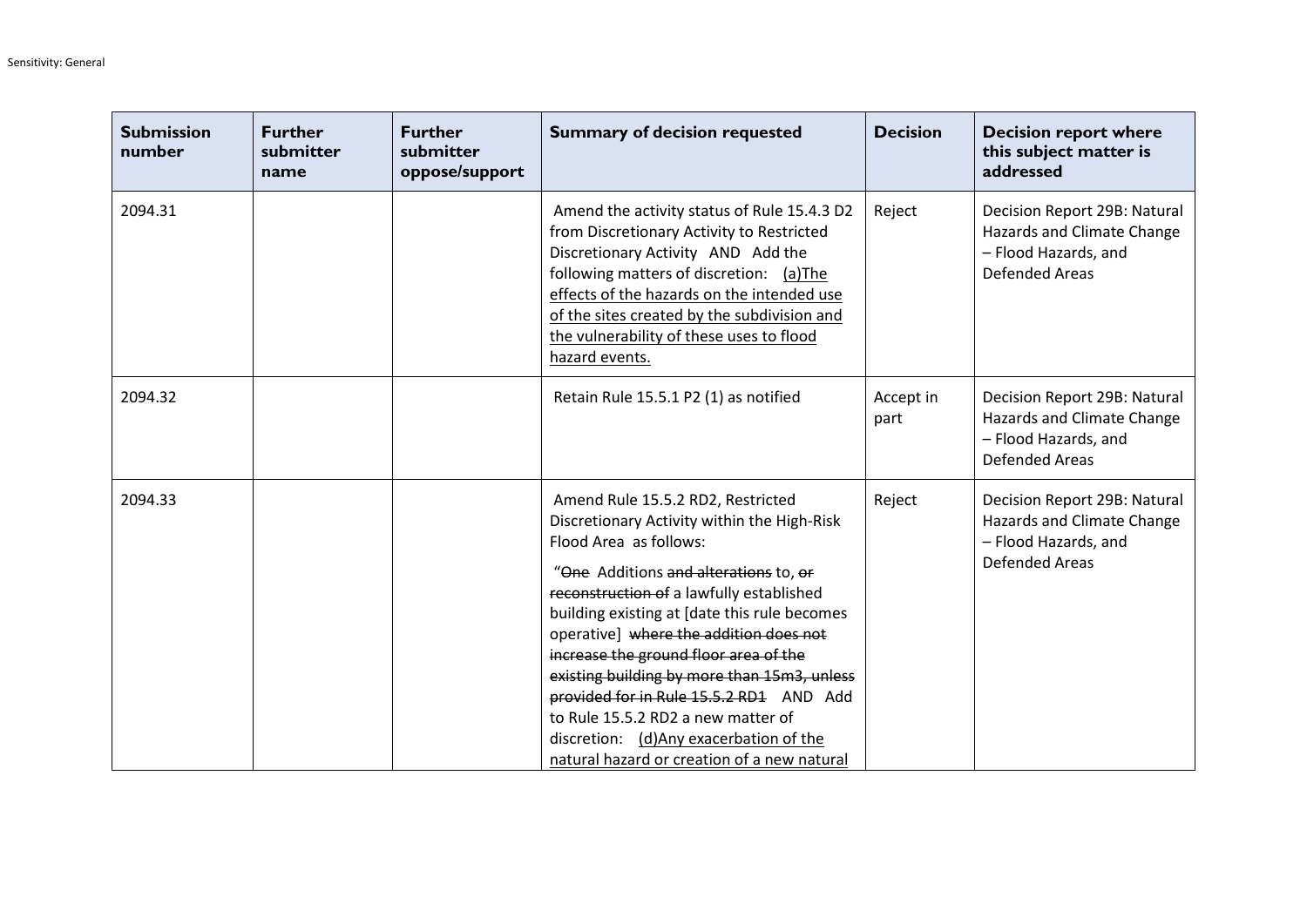| <b>Submission</b><br>number | <b>Further</b><br>submitter<br>name | <b>Further</b><br>submitter<br>oppose/support | <b>Summary of decision requested</b>                                                                                                                                                                                                                                                                                                                                                                                                                                                                                                                                                                                                                                                                                                                                                                                                                                                                                | <b>Decision</b> | <b>Decision report where</b><br>this subject matter is<br>addressed                                         |
|-----------------------------|-------------------------------------|-----------------------------------------------|---------------------------------------------------------------------------------------------------------------------------------------------------------------------------------------------------------------------------------------------------------------------------------------------------------------------------------------------------------------------------------------------------------------------------------------------------------------------------------------------------------------------------------------------------------------------------------------------------------------------------------------------------------------------------------------------------------------------------------------------------------------------------------------------------------------------------------------------------------------------------------------------------------------------|-----------------|-------------------------------------------------------------------------------------------------------------|
|                             |                                     |                                               | hazard as a result of the proposed additions<br>to an existing building.                                                                                                                                                                                                                                                                                                                                                                                                                                                                                                                                                                                                                                                                                                                                                                                                                                            |                 |                                                                                                             |
| FS3034.28                   | <b>Mercury NZ</b><br>Limited        | Oppose                                        |                                                                                                                                                                                                                                                                                                                                                                                                                                                                                                                                                                                                                                                                                                                                                                                                                                                                                                                     | Accept          |                                                                                                             |
| 2094.34                     |                                     |                                               | Amend the activity status of Rule 15.5.3 D1<br>from Discretionary Activity to be Restricted<br>Discretionary Activity. AND Amend the<br>wording of Rule 15.5.3 D1 (b) as follows:<br>"(b) The additional lot(s) are partially within<br>the High-Risk Flood Area and each<br>additional Lot(s) contains a net site area<br>capable of containing a rectangle of at least<br>100m2 with a minimum of 6m exclusive of<br>yards complying building platform entirely<br>outside the High-Risk Flood Area AND<br>Add to Rule 15.5.3 D1 the following matters<br>of discretion: (a)The effects of the hazard<br>on the intended use of the site or sites<br>created by the subdivision.<br>(b)The<br>vulnerability of the uses to flood hazard<br>events. (c)Whether the location and<br>design of the development, including<br>building platforms, are located to avoid the<br>hazard. (d) The extent to which changes | Reject          | Decision Report 29B: Natural<br>Hazards and Climate Change<br>- Flood Hazards, and<br><b>Defended Areas</b> |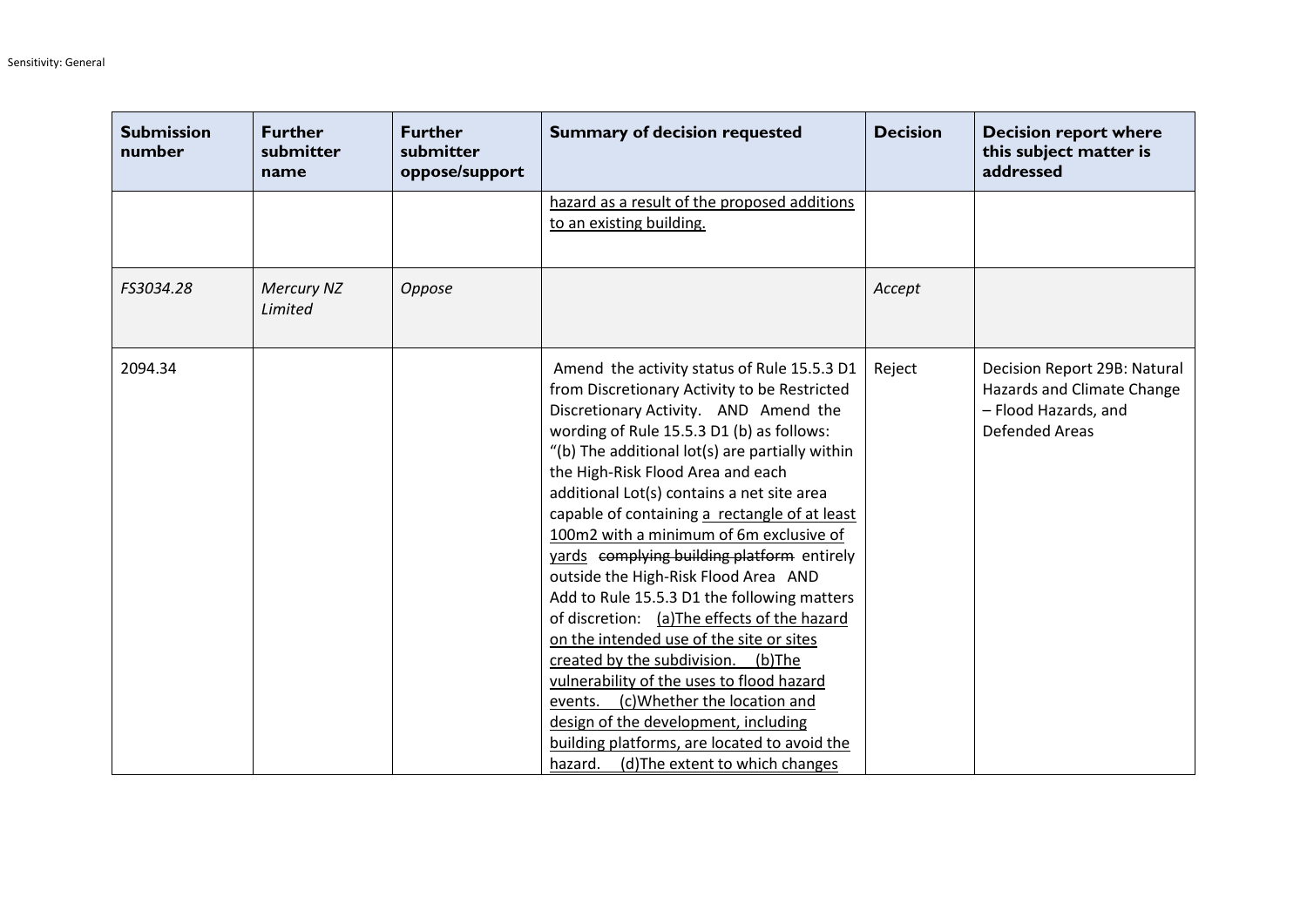| <b>Submission</b><br>number | <b>Further</b><br>submitter<br>name | <b>Further</b><br>submitter<br>oppose/support | <b>Summary of decision requested</b>                                                                                                                                                                                                                                                                                                                                                                                                                         | <b>Decision</b>   | <b>Decision report where</b><br>this subject matter is<br>addressed                                         |
|-----------------------------|-------------------------------------|-----------------------------------------------|--------------------------------------------------------------------------------------------------------------------------------------------------------------------------------------------------------------------------------------------------------------------------------------------------------------------------------------------------------------------------------------------------------------------------------------------------------------|-------------------|-------------------------------------------------------------------------------------------------------------|
|                             |                                     |                                               | the landform for the subdivision are<br>necessary                                                                                                                                                                                                                                                                                                                                                                                                            |                   |                                                                                                             |
| 2094.35                     |                                     |                                               | Amend Rule 15.5.4 NC1 as follows:<br>"Construction of a new building of<br>additions to an existing building, not<br>provided for in Rule 15.5.1 P1 - P2 or Rule<br>15.5.2 RD1 and RD2.                                                                                                                                                                                                                                                                      | Accept in<br>part | Decision Report 29B: Natural<br>Hazards and Climate Change<br>- Flood Hazards, and<br><b>Defended Areas</b> |
| 2094.36                     |                                     |                                               | Amend Rule 15.5.4 NC2 (1) as follows: (1)<br>Subdivision that does not comply with Rule<br>15.5. $3 2 R D 1 3 $                                                                                                                                                                                                                                                                                                                                              | Reject            | Decision Report 29B: Natural<br>Hazards and Climate Change<br>- Flood Hazards, and<br><b>Defended Areas</b> |
| 2094.37                     |                                     |                                               | Retain Rule 15.6.2 RD1 as notified.                                                                                                                                                                                                                                                                                                                                                                                                                          | Accept in<br>part | Decision Report 29B: Natural<br>Hazards and Climate Change<br>- Flood Hazards, and<br><b>Defended Areas</b> |
| 2094.38                     |                                     |                                               | Amend the activity status of Rule 15.6.3 D1<br>from Discretionary activity to Restricted<br>Discretionary Activity AND Amend Rule<br>15.6.3 D1 as follows: Construction of a<br>new building, reconstruction of an existing<br>building or new accessory building, located<br>within 50m of the toe of a stop-bank where<br>the stop-bank is under the responsibility of<br>the Council, the Waikato Regional Council<br>or the Crown. AND Add the following | Reject            | Decision Report 29B: Natural<br>Hazards and Climate Change<br>- Flood Hazards, and<br><b>Defended Areas</b> |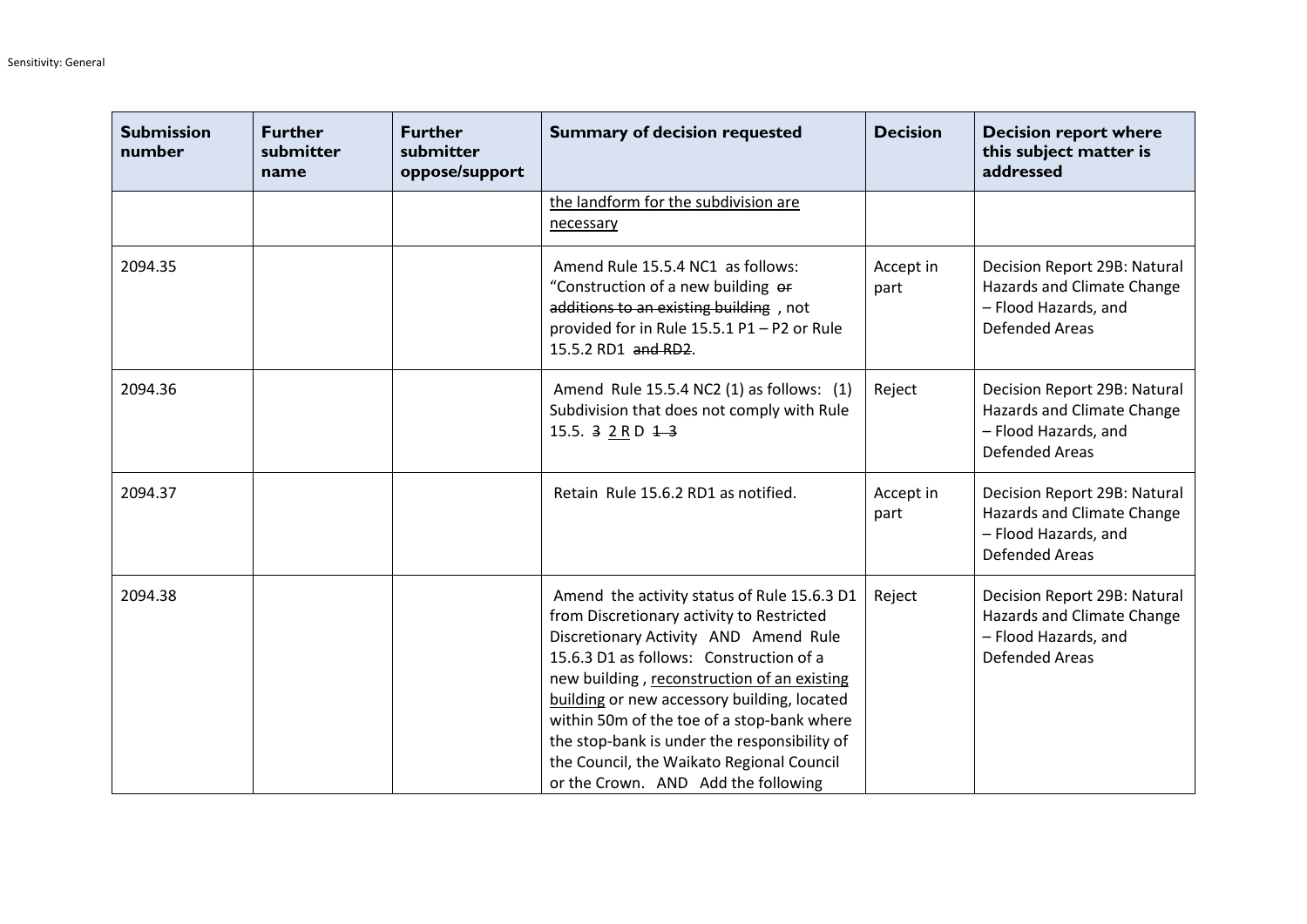| <b>Submission</b><br>number | <b>Further</b><br>submitter<br>name | <b>Further</b><br>submitter<br>oppose/support | <b>Summary of decision requested</b>                                                                                                                                                                                                                                                                                                                                                                                                                                                        | <b>Decision</b> | <b>Decision report where</b><br>this subject matter is<br>addressed                                         |
|-----------------------------|-------------------------------------|-----------------------------------------------|---------------------------------------------------------------------------------------------------------------------------------------------------------------------------------------------------------------------------------------------------------------------------------------------------------------------------------------------------------------------------------------------------------------------------------------------------------------------------------------------|-----------------|-------------------------------------------------------------------------------------------------------------|
|                             |                                     |                                               | matters of discretion: (a)The potential for<br>the construction, occupation and use of the<br>building(s) to compromise or limit the<br>function of flood protection structures.<br>(b) The potential for the construction,<br>occupation and use of the building(s) to<br>result in overtopping of flood protection<br>(c) The potential for facilities<br>structures.<br>associated with flood protection structures<br>to be overwhelmed                                                 |                 |                                                                                                             |
| FS3034.29                   | Mercury NZ<br>Limited               | Oppose                                        |                                                                                                                                                                                                                                                                                                                                                                                                                                                                                             | Accept          |                                                                                                             |
| 2094.39                     |                                     |                                               | Amend the activity status of Rule 15.6.3 D2<br>from Discretionary activity to Restricted<br>Discretionary activity AND Add the<br>following matters of discretion: (a)The<br>potential for earthworks to compromise or<br>limit the function of flood protection<br>structures. (b) The potential for the<br>earthworks to result in overtopping of flood<br>(c) The potential for<br>protection structures<br>facilities associated with flood protection<br>structures to be overwhelmed. | Reject          | Decision Report 29B: Natural<br>Hazards and Climate Change<br>- Flood Hazards, and<br><b>Defended Areas</b> |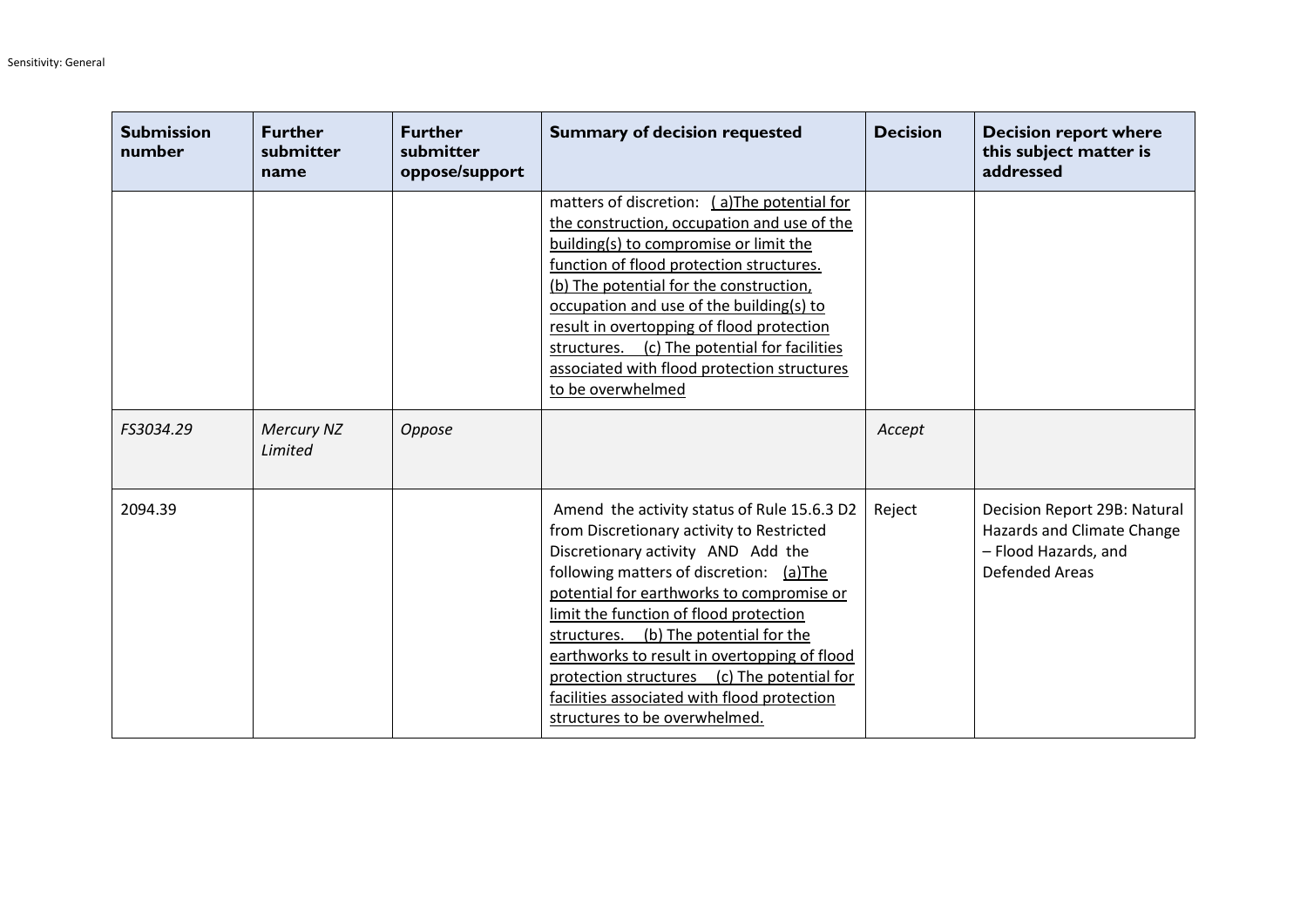| <b>Submission</b><br>number | <b>Further</b><br>submitter<br>name | <b>Further</b><br>submitter<br>oppose/support | <b>Summary of decision requested</b>                                                                                                                                                                                                                                                                                                                          | <b>Decision</b> | <b>Decision report where</b><br>this subject matter is<br>addressed                                         |
|-----------------------------|-------------------------------------|-----------------------------------------------|---------------------------------------------------------------------------------------------------------------------------------------------------------------------------------------------------------------------------------------------------------------------------------------------------------------------------------------------------------------|-----------------|-------------------------------------------------------------------------------------------------------------|
| FS3034.30                   | <b>Mercury NZ</b><br>Limited        | Support                                       |                                                                                                                                                                                                                                                                                                                                                               | Reject          |                                                                                                             |
| 2094.40                     |                                     |                                               | Retain Rule 15.8.1 P1 as notified                                                                                                                                                                                                                                                                                                                             | Reject          | Decision Report 29B: Natural<br>Hazards and Climate Change<br>- Flood Hazards, and<br><b>Defended Areas</b> |
| 2094.41                     |                                     |                                               | Retain Rule 15.8.1 P2(1) as notified                                                                                                                                                                                                                                                                                                                          | Reject          | Decision Report 29C: Natural<br>Hazards and Climate Change<br>- Coastal Hazards                             |
| 2094.42                     |                                     |                                               | Retain Rule 15.8.2 RD1 except for the<br>amendments sought below AND Amend<br>Rule 15.8.2 RD1 as follows: "Construction of<br>a new building, or reconstruction of, or<br>addition to, an existing building not<br>provided for in Rule 15.8.1 P1 - P3 and not<br>listed in Rule 15.8.3 D1."                                                                  | Reject          | Decision Report 29C: Natural<br>Hazards and Climate Change<br>- Coastal Hazards                             |
| 2094.43                     |                                     |                                               | Amend the activity status of Rule 15.8.3 D2<br>from Discretionary to Restricted<br>Discretionary Activity. AND Add the<br>following matters of discretion: (a)The<br>effects of the hazard on the intended use of<br>the site or sites created by the subdivision.<br>(b) The vulnerability of the uses to coastal<br>hazard events. (c) Whether the location | Reject          | Decision Report 29C: Natural<br>Hazards and Climate Change<br>- Coastal Hazards                             |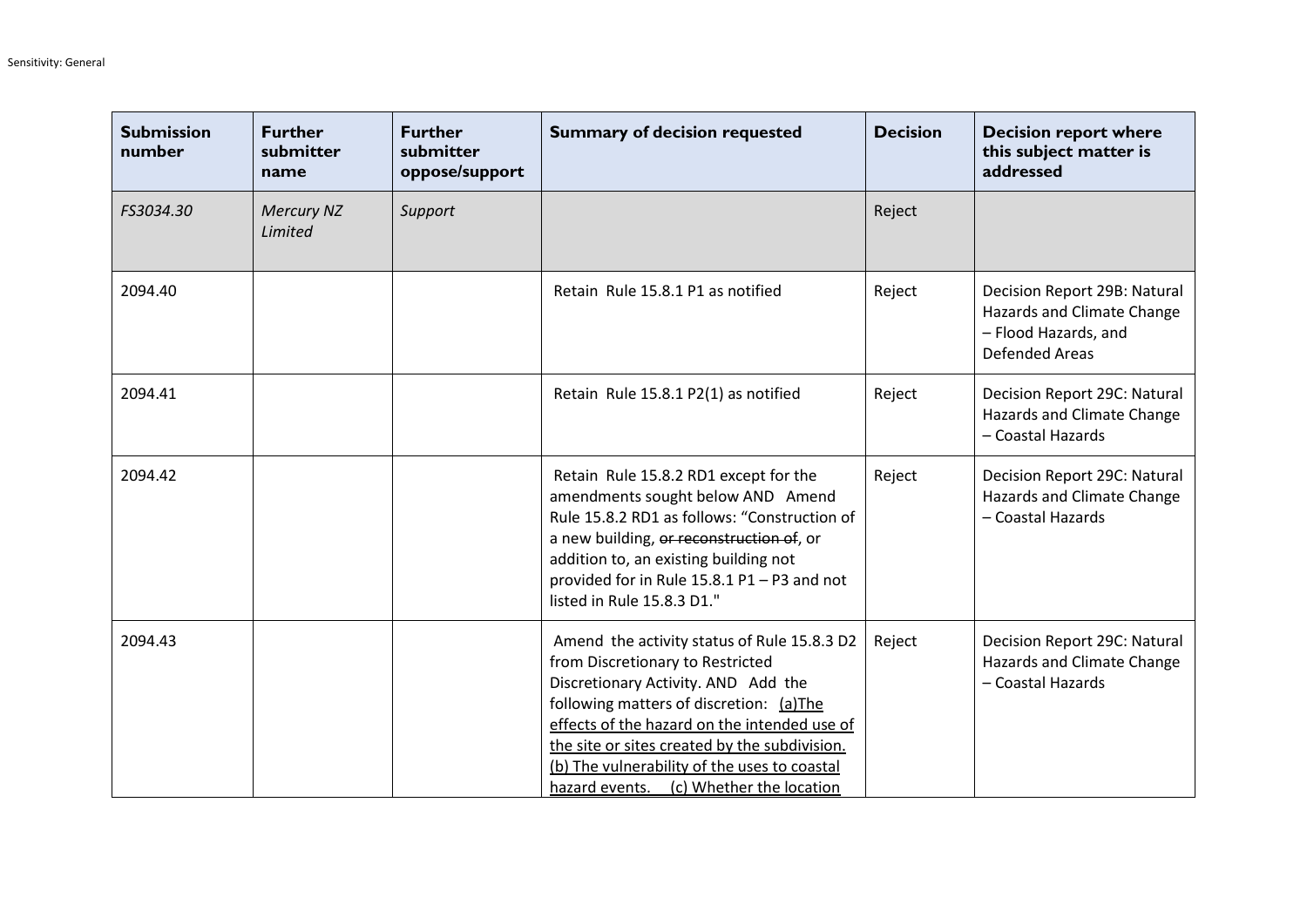| <b>Submission</b><br>number | <b>Further</b><br>submitter<br>name | <b>Further</b><br>submitter<br>oppose/support | <b>Summary of decision requested</b>                                                                                                                                                            | <b>Decision</b> | <b>Decision report where</b><br>this subject matter is<br>addressed                                           |
|-----------------------------|-------------------------------------|-----------------------------------------------|-------------------------------------------------------------------------------------------------------------------------------------------------------------------------------------------------|-----------------|---------------------------------------------------------------------------------------------------------------|
|                             |                                     |                                               | and design of the development, including<br>building platforms, are located to avoid the<br>(d) The extent to which changes<br>hazard.<br>to the landform for the subdivision are<br>necessary. |                 |                                                                                                               |
| 2094.44                     |                                     |                                               | Retain Rule 15.11.1 P1 as notified                                                                                                                                                              | Accept          | Decision Report 29D: Natural<br>Hazards and Climate Change<br>- Subsidence, Liquefaction<br>and Other Hazards |
| FS3020.1                    | <b>Shand Properties</b><br>Limited  | Support                                       |                                                                                                                                                                                                 | Accept          |                                                                                                               |
| FS3032.6                    | <b>Timberline</b><br>Contracting    | Oppose                                        |                                                                                                                                                                                                 | Reject          |                                                                                                               |
| 2094.45                     |                                     |                                               | Retain Rule 15.11.1 P2 as notified                                                                                                                                                              | Accept          | Decision Report 29D: Natural<br>Hazards and Climate Change<br>- Subsidence, Liquefaction<br>and Other Hazards |
| FS3020.2                    | <b>Shand Properties</b><br>Limited  | Support                                       |                                                                                                                                                                                                 | Accept          |                                                                                                               |
| FS3032.7                    | <b>Timberline</b><br>Contracting    | Oppose                                        |                                                                                                                                                                                                 | Reject          |                                                                                                               |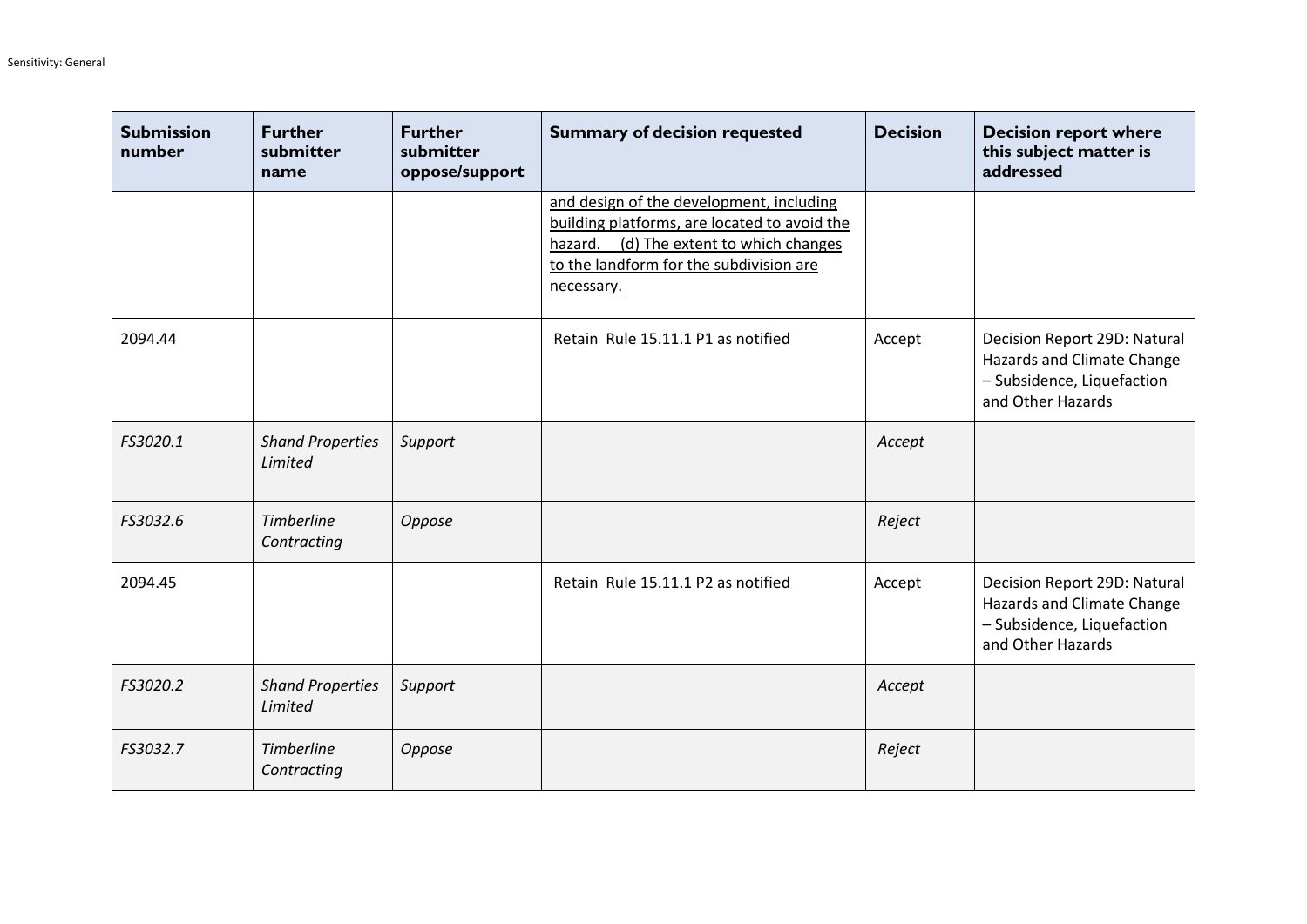| <b>Submission</b><br>number | <b>Further</b><br>submitter<br>name | <b>Further</b><br>submitter<br>oppose/support | <b>Summary of decision requested</b>                                                                                                                                                                                                                                                                                           | <b>Decision</b> | <b>Decision report where</b><br>this subject matter is<br>addressed                                           |
|-----------------------------|-------------------------------------|-----------------------------------------------|--------------------------------------------------------------------------------------------------------------------------------------------------------------------------------------------------------------------------------------------------------------------------------------------------------------------------------|-----------------|---------------------------------------------------------------------------------------------------------------|
| 2094.46                     |                                     |                                               | Retain Rule 15.11.1 P4 as notified                                                                                                                                                                                                                                                                                             | Accept          | Decision Report 29D: Natural<br>Hazards and Climate Change<br>- Subsidence, Liquefaction<br>and Other Hazards |
| FS3020.3                    | <b>Shand Properties</b><br>Limited  | Support                                       |                                                                                                                                                                                                                                                                                                                                | Accept          |                                                                                                               |
| FS3032.8                    | <b>Timberline</b><br>Contracting    | Oppose                                        |                                                                                                                                                                                                                                                                                                                                | Reject          |                                                                                                               |
| 2094.47                     |                                     |                                               | Retain Rule 15.11.2 RD1 as notified                                                                                                                                                                                                                                                                                            | Accept          | Decision Report 29D: Natural<br>Hazards and Climate Change<br>- Subsidence, Liquefaction<br>and Other Hazards |
| FS3020.4                    | <b>Shand Properties</b><br>Limited  | Support                                       |                                                                                                                                                                                                                                                                                                                                | Accept          |                                                                                                               |
| FS3032.9                    | <b>Timberline</b><br>Contracting    | Oppose                                        |                                                                                                                                                                                                                                                                                                                                | Reject          |                                                                                                               |
| 2094.48                     |                                     |                                               | Amend the activity status of Rule 15.11.3<br>D1 from Discretionary activity to Restricted<br>Discretionary Activity AND Amend Rule<br>15.11.3 D1 as follows: "Construction of a<br>new building, or accessory building or the<br>reconstruction of or additions to an existing<br>building not provided for in Rule 15.11.1 P1 | Accept          | Decision Report 29D: Natural<br>Hazards and Climate Change<br>- Subsidence, Liquefaction<br>and Other Hazards |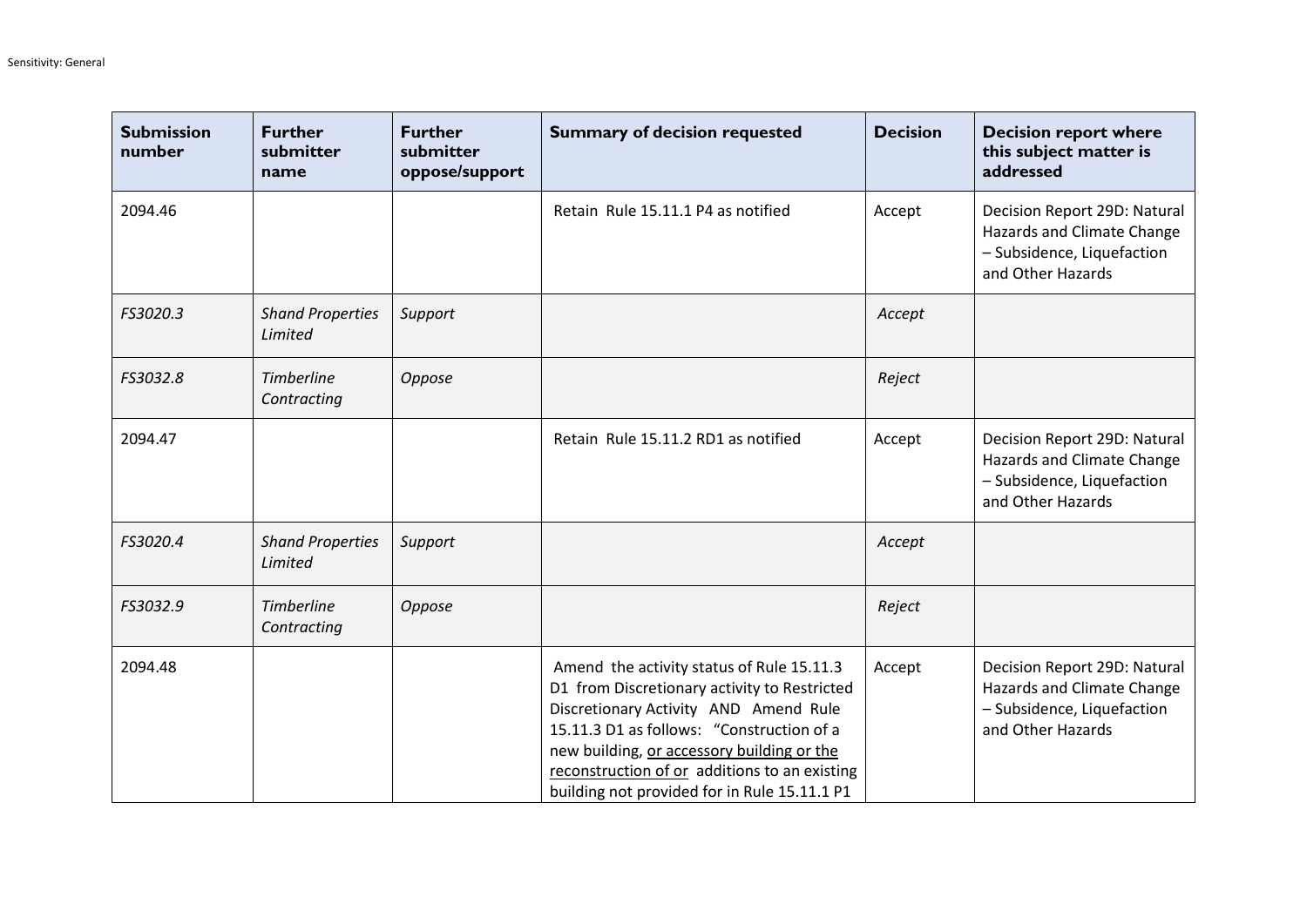| <b>Submission</b><br>number | <b>Further</b><br>submitter<br>name | <b>Further</b><br>submitter<br>oppose/support | <b>Summary of decision requested</b>                                                                                                                                                                               | <b>Decision</b> | <b>Decision report where</b><br>this subject matter is<br>addressed                                           |
|-----------------------------|-------------------------------------|-----------------------------------------------|--------------------------------------------------------------------------------------------------------------------------------------------------------------------------------------------------------------------|-----------------|---------------------------------------------------------------------------------------------------------------|
|                             |                                     |                                               | - P3." AND Add the following matters of<br>discretion as follows: (a)Construction<br>standards and materials. (b) Suitability of<br>the site for development.<br>(c)The potential<br>effects on health and safety. |                 |                                                                                                               |
| FS3020.5                    | <b>Shand Properties</b><br>Limited  | Oppose                                        |                                                                                                                                                                                                                    | Reject          |                                                                                                               |
| FS3032.10                   | <b>Timberline</b><br>Contracting    | Support                                       |                                                                                                                                                                                                                    | Accept          |                                                                                                               |
| 2094.49                     |                                     |                                               | Retain Rule 15.11.3 D2 as notified, subject<br>to re numbering as D1                                                                                                                                               | Accept          | Decision Report 29D: Natural<br>Hazards and Climate Change<br>- Subsidence, Liquefaction<br>and Other Hazards |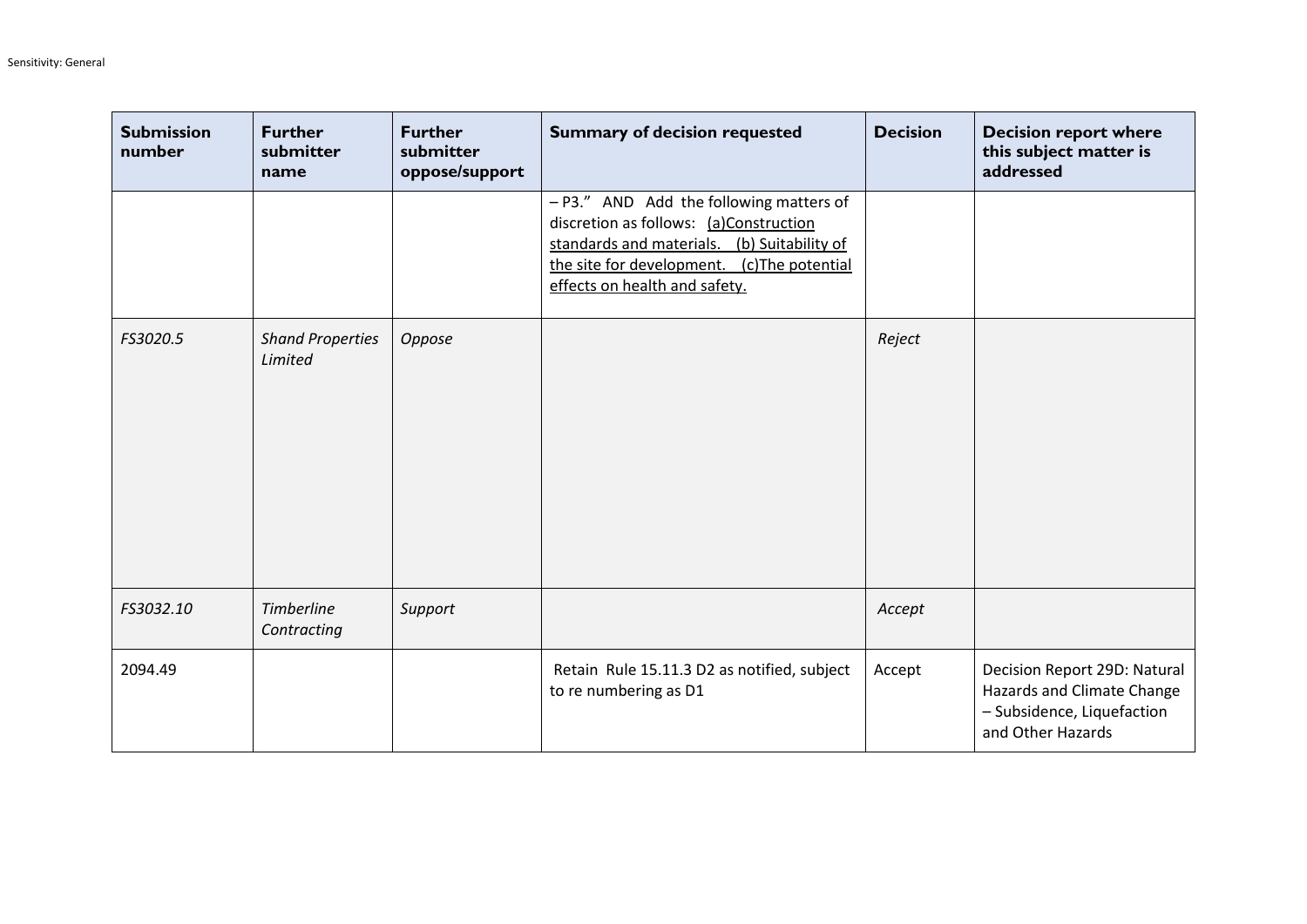| <b>Submission</b><br>number | <b>Further</b><br>submitter<br>name | <b>Further</b><br>submitter<br>oppose/support | <b>Summary of decision requested</b>                                                   | <b>Decision</b>   | <b>Decision report where</b><br>this subject matter is<br>addressed                                           |
|-----------------------------|-------------------------------------|-----------------------------------------------|----------------------------------------------------------------------------------------|-------------------|---------------------------------------------------------------------------------------------------------------|
| FS3020.6                    | <b>Shand Properties</b><br>Limited  | Oppose                                        |                                                                                        | Reject            |                                                                                                               |
| FS3032.11                   | <b>Timberline</b><br>Contracting    | Oppose                                        |                                                                                        | Reject            |                                                                                                               |
| 2094.50                     |                                     |                                               | Delete Section 15.12.1 Overview of<br>method regarding liquefaction                    | Reject            | Decision Report 29B: Natural<br>Hazards and Climate Change<br>- Flood Hazards, and<br><b>Defended Areas</b>   |
| 2094.51                     |                                     |                                               | Retain Rule 15.12.2, provided Council<br>identifies areas susceptible to liquefaction. | Accept in<br>part | Decision Report 29D: Natural<br>Hazards and Climate Change<br>- Subsidence, Liquefaction<br>and Other Hazards |
| 2094.52                     |                                     |                                               | Delete Rule 15.12.3                                                                    | Reject            | Decision Report 29D: Natural<br>Hazards and Climate Change<br>- Subsidence, Liquefaction<br>and Other Hazards |
| 2094.53                     |                                     |                                               | Delete Section 15.13.2 Liquefaction<br>potential.                                      | Reject            | Decision Report 29D: Natural<br>Hazards and Climate Change<br>- Subsidence, Liquefaction<br>and Other Hazards |
| FS3027.54                   | <b>Horticulture New</b><br>Zealand  | Support                                       |                                                                                        | Reject            |                                                                                                               |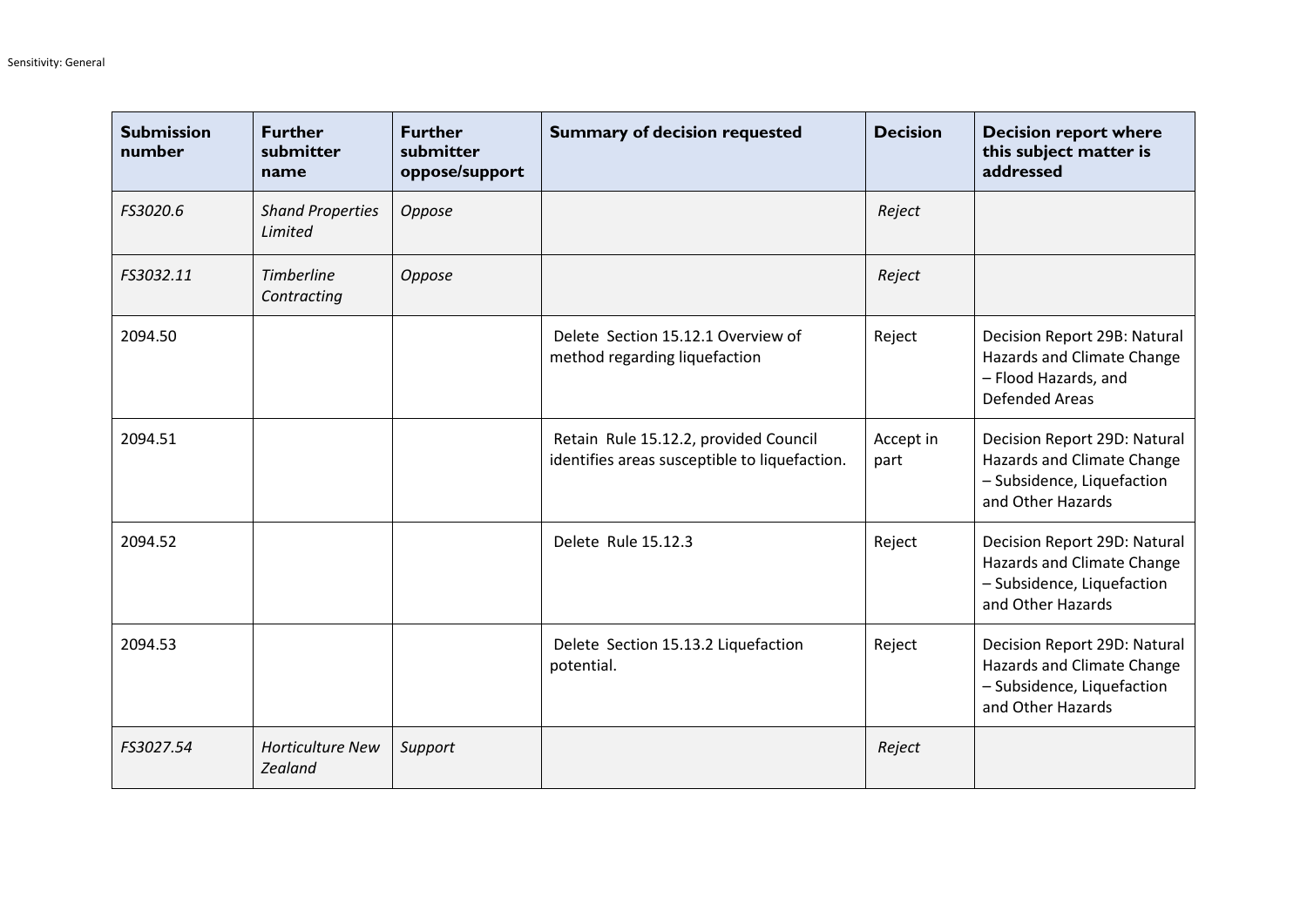| <b>Submission</b><br>number | <b>Further</b><br>submitter<br>name         | <b>Further</b><br>submitter<br>oppose/support | <b>Summary of decision requested</b>                                                                                              | <b>Decision</b> | <b>Decision report where</b><br>this subject matter is<br>addressed                                            |
|-----------------------------|---------------------------------------------|-----------------------------------------------|-----------------------------------------------------------------------------------------------------------------------------------|-----------------|----------------------------------------------------------------------------------------------------------------|
| 2094.54                     |                                             |                                               | Retain the definition of "Coastal Sensitivity<br>Area (Erosion)" in section 15.14, and<br>relocate these to Chapter 13 of PWDP    | Accept          | Decision Report 29E: Natural<br>Hazards and Climate Change<br>- Fire, Climate Change and<br><b>Definitions</b> |
| 2094.55                     |                                             |                                               | Retain the definition of "Coastal Sensitivity<br>Area (Inundation)" in section 15.14, and<br>relocate these to Chapter 13 of PWDP | Accept          | Decision Report 29E: Natural<br>Hazards and Climate Change<br>- Fire, Climate Change and<br><b>Definitions</b> |
| 2094.56                     |                                             |                                               | Retain the definition of "Defended Area"<br>in section 15.14, and relocate these to<br>Chapter 13 of PWDP                         | Accept          | Decision Report 29B: Natural<br>Hazards and Climate Change<br>- Flood Hazards, and<br><b>Defended Areas</b>    |
| 2094.57                     |                                             |                                               | Retain the definition of "Emergency<br>Service facility" in section 15.14, and<br>relocate these to Chapter 13 of PWDP            | Accept          | Decision Report 29E: Natural<br>Hazards and Climate Change<br>- Fire, Climate Change and<br>Definitions        |
| FS3025.2                    | Fire and<br><b>Emergency New</b><br>Zealand | Support                                       |                                                                                                                                   | Accept          |                                                                                                                |
| 2094.58                     |                                             |                                               | Retain the definition of "Farm building" in<br>section 15.14, and relocate these to<br>Chapter 13 of PWDP                         | Accept          | Decision Report 29E: Natural<br>Hazards and Climate Change<br>- Fire, Climate Change and<br>Definitions        |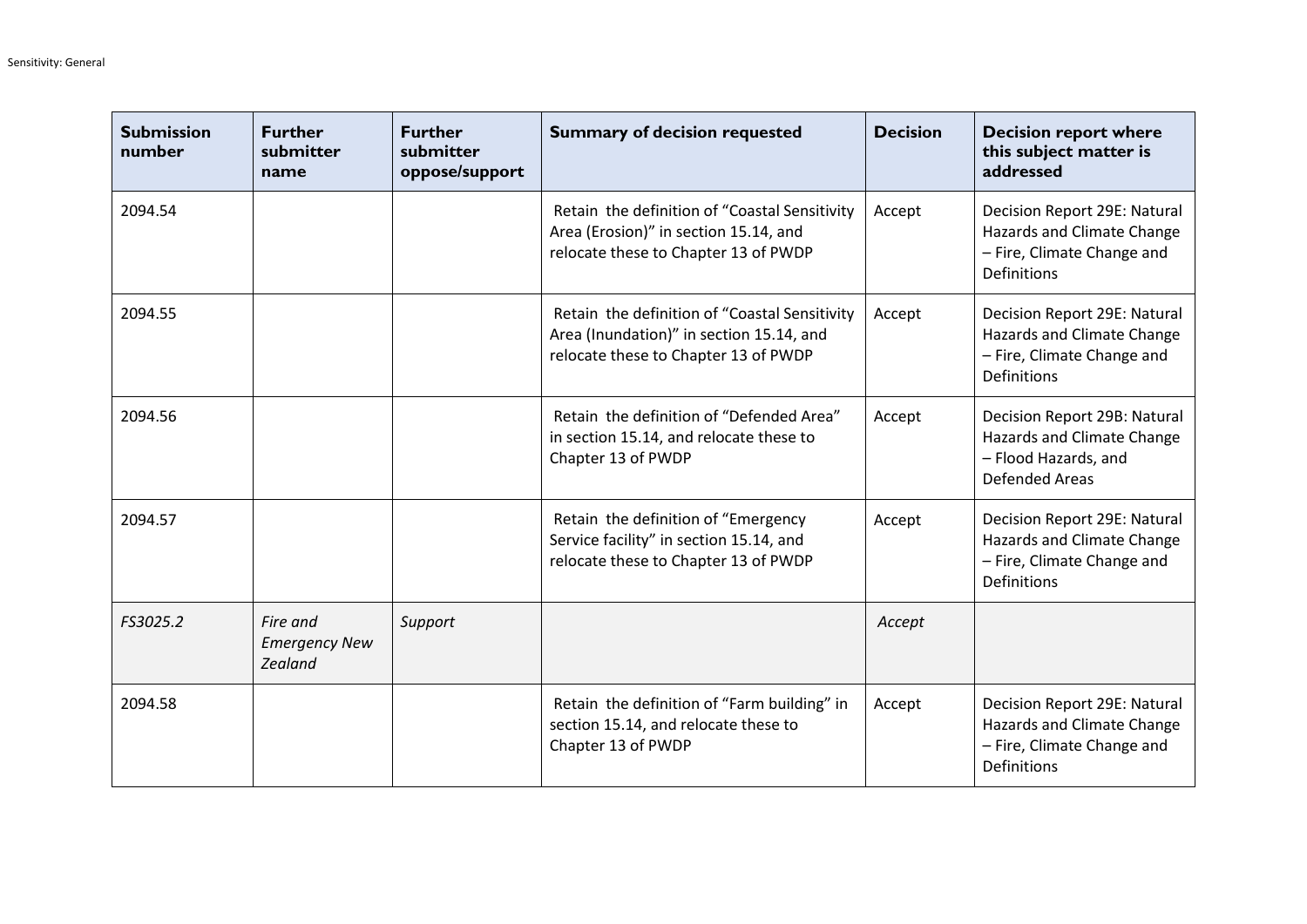| <b>Submission</b><br>number | <b>Further</b><br>submitter<br>name | <b>Further</b><br>submitter<br>oppose/support | <b>Summary of decision requested</b>                                                                                                   | <b>Decision</b> | <b>Decision report where</b><br>this subject matter is<br>addressed                                            |
|-----------------------------|-------------------------------------|-----------------------------------------------|----------------------------------------------------------------------------------------------------------------------------------------|-----------------|----------------------------------------------------------------------------------------------------------------|
| 2094.59                     |                                     |                                               | Retain the definition of "Flood plain<br>management area" in section 15.14, and<br>relocate these to Chapter 13 of PWDP                | Accept          | Decision Report 29B: Natural<br>Hazards and Climate Change<br>- Flood Hazards, and<br><b>Defended Areas</b>    |
| 2094.60                     |                                     |                                               | Retain the definition of "Flood ponding<br>area" in section 15.14, and relocate these to<br>Chapter 13 of PWDP                         | Accept          | Decision Report 29B: Natural<br>Hazards and Climate Change<br>- Flood Hazards, and<br><b>Defended Areas</b>    |
| 2094.61                     |                                     |                                               | Retain the definition of "High risk flood<br>area" in section 15.14, and relocate these to<br>Chapter 13 of PWDP                       | Accept          | Decision Report 29B: Natural<br>Hazards and Climate Change<br>- Flood Hazards, and<br><b>Defended Areas</b>    |
| 2094.62                     |                                     |                                               | Retain the definition of "High risk coastal<br>hazard (Erosion) area" in section 15.14, and<br>relocate these to Chapter 13 of PWDP    | Accept          | Decision Report 29E: Natural<br>Hazards and Climate Change<br>- Fire, Climate Change and<br><b>Definitions</b> |
| 2094.63                     |                                     |                                               | Retain the definition of "High risk coastal<br>hazard (inundation) area" in section 15.14,<br>and relocate these to Chapter 13 of PWDP | Accept          | Decision Report 29E: Natural<br>Hazards and Climate Change<br>- Fire, Climate Change and<br><b>Definitions</b> |
| 2094.64                     |                                     |                                               | Retain the definition of "Mine subsidence<br>risk area" in section 15.14, and relocate<br>these to Chapter 13 of PWDP                  | Accept          | Decision Report 29D: Natural<br>Hazards and Climate Change<br>- Subsidence, Liquefaction<br>and Other Hazards  |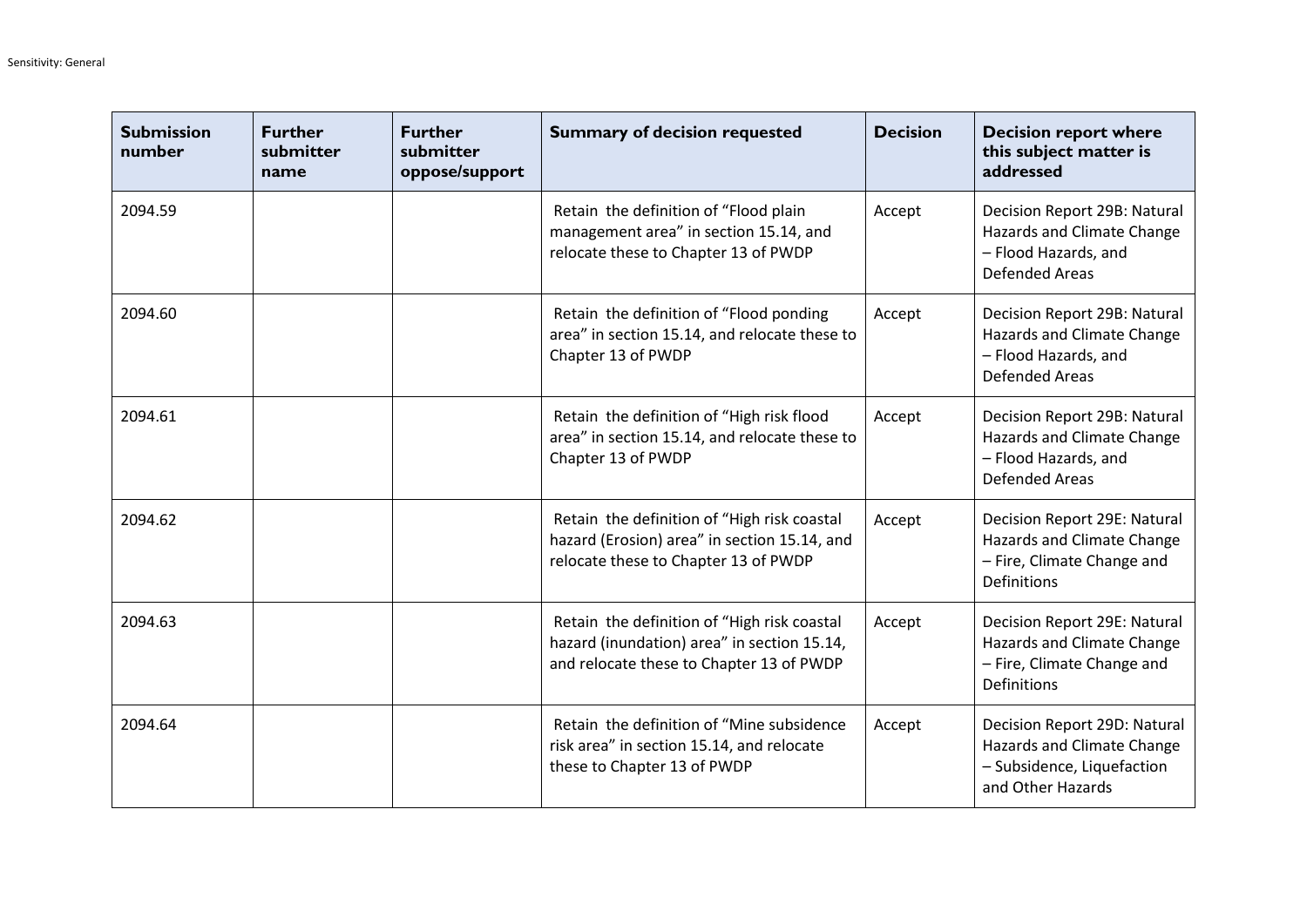| <b>Submission</b><br>number | <b>Further</b><br>submitter<br>name | <b>Further</b><br>submitter<br>oppose/support | <b>Summary of decision requested</b>                                                                          | <b>Decision</b>   | <b>Decision report where</b><br>this subject matter is<br>addressed                                            |
|-----------------------------|-------------------------------------|-----------------------------------------------|---------------------------------------------------------------------------------------------------------------|-------------------|----------------------------------------------------------------------------------------------------------------|
| FS3017.3                    | <b>Noel Smith</b>                   | Support                                       |                                                                                                               | Accept            |                                                                                                                |
| FS3020.7                    | <b>Shand Properties</b><br>Limited  | Oppose                                        |                                                                                                               | Reject            |                                                                                                                |
| FS3032.12                   | <b>Timberline</b><br>Contracting    | Support                                       |                                                                                                               | Accept            |                                                                                                                |
| 2094.65                     |                                     |                                               | Retain the definition of "Minor upgrading"<br>in section 15.14, and relocate these to<br>Chapter 13 of PWDP   | Accept            | Decision Report 29E: Natural<br>Hazards and Climate Change<br>- Fire, Climate Change and<br><b>Definitions</b> |
| 2094.66                     |                                     |                                               | Delete the definition of "Risk Assessment"<br>from chapter 15.14.                                             | Accept            | Decision Report 29E: Natural<br>Hazards and Climate Change<br>- Fire, Climate Change and<br><b>Definitions</b> |
| 2094.67                     |                                     |                                               | Retain the definition of "Standalone<br>garage" in section 15.14, and relocate these<br>to Chapter 13 of PWDP | Accept            | Decision Report 29D: Natural<br>Hazards and Climate Change<br>- Subsidence, Liquefaction<br>and Other Hazards  |
| 2094.68                     |                                     |                                               | Retain the definition of "Utility" in section<br>15.14, and relocate these to Chapter 13 of<br><b>PWDP</b>    | Accept in<br>part | Decision Report 29E: Natural<br>Hazards and Climate Change<br>- Fire, Climate Change and<br><b>Definitions</b> |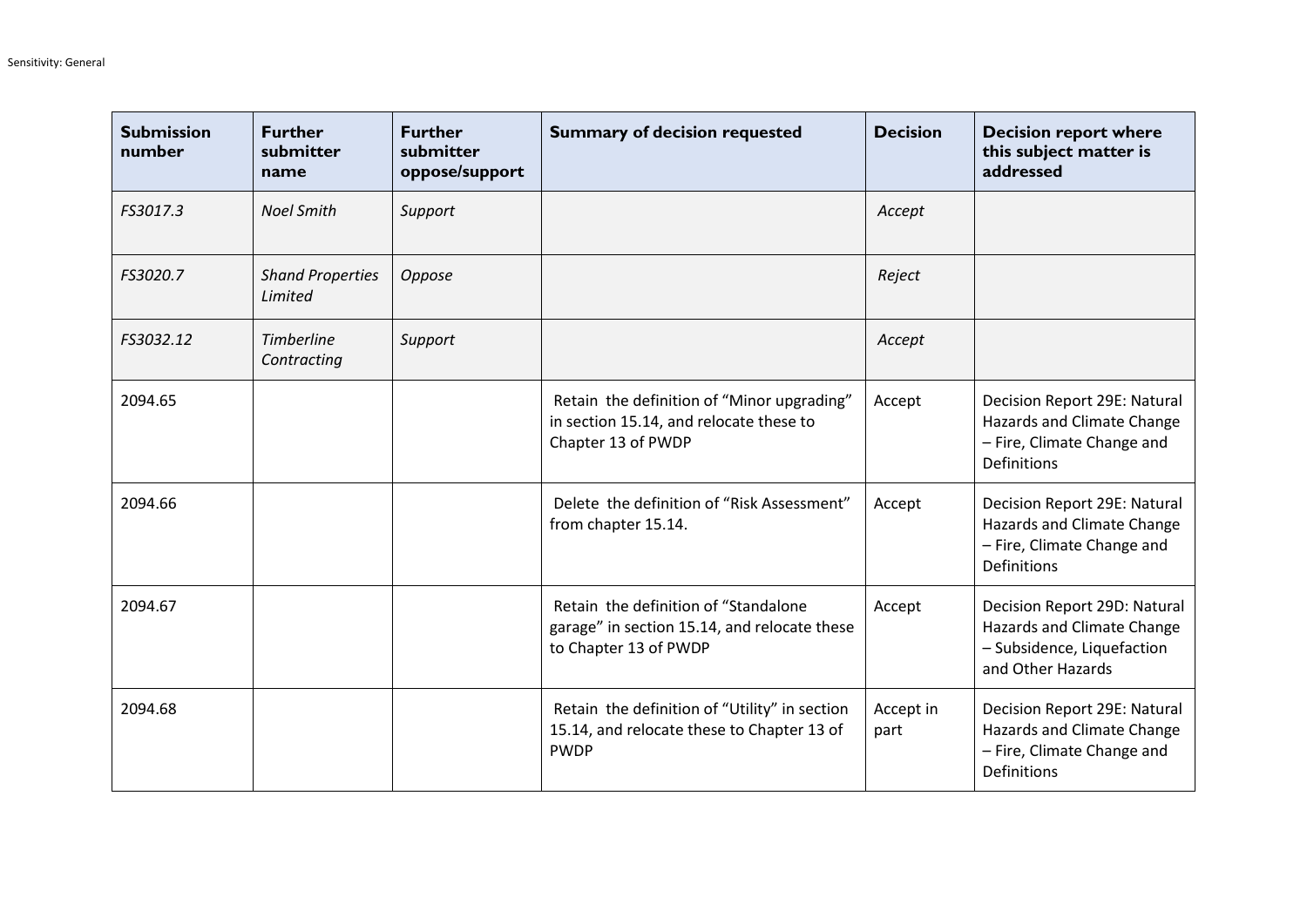| <b>Submission</b><br>number | <b>Further</b><br>submitter<br>name | <b>Further</b><br>submitter<br>oppose/support | <b>Summary of decision requested</b>                                                                                                                                                                                                                                                                                                                                                                                                                                                                                                               | <b>Decision</b>   | <b>Decision report where</b><br>this subject matter is<br>addressed                                                     |
|-----------------------------|-------------------------------------|-----------------------------------------------|----------------------------------------------------------------------------------------------------------------------------------------------------------------------------------------------------------------------------------------------------------------------------------------------------------------------------------------------------------------------------------------------------------------------------------------------------------------------------------------------------------------------------------------------------|-------------------|-------------------------------------------------------------------------------------------------------------------------|
| FS3021.4                    | <b>Counties Power</b>               | Support                                       |                                                                                                                                                                                                                                                                                                                                                                                                                                                                                                                                                    | Accept in<br>part |                                                                                                                         |
| 2094.69                     |                                     |                                               | Amend the approach taken to hazard<br>overlay in the Planning Maps by adopting<br>the Auckland Unitary Plan<br>wording/approach for 'Liquefaction<br>Management Areas' and for any other maps<br>that are not sufficiently accurate to<br>determine if a site is affected. This<br>approach comprises non-statutory<br>interactive maps of hazard areas outside<br>the district plan.<br>AND Add<br>text to clarify that the rules of the plan are<br>not applied on the basis of mapping where<br>a non-statutory mapping approach is<br>adopted. | Reject            | Decision Report 29D: Natural<br>Hazards and Climate Change<br>- Subsidence, Liquefaction<br>and Other Hazards           |
| 2094.70                     |                                     |                                               | Retain Variation 2 amendments to<br>definition for Annual exceedance<br>probability as notified.                                                                                                                                                                                                                                                                                                                                                                                                                                                   | Accept in<br>part | Decision Report 29A: Natural<br>Hazards and Climate Change<br>- Objectives, Policies, and<br><b>General Submissions</b> |
| 2094.71                     |                                     |                                               | Retain Variation 2 Objective 1.12.8(d)<br>Natural Hazards and Climate Change as<br>notified.                                                                                                                                                                                                                                                                                                                                                                                                                                                       | Accept in<br>part | Decision Report 29A: Natural<br>Hazards and Climate Change<br>- Objectives, Policies, and<br><b>General Submissions</b> |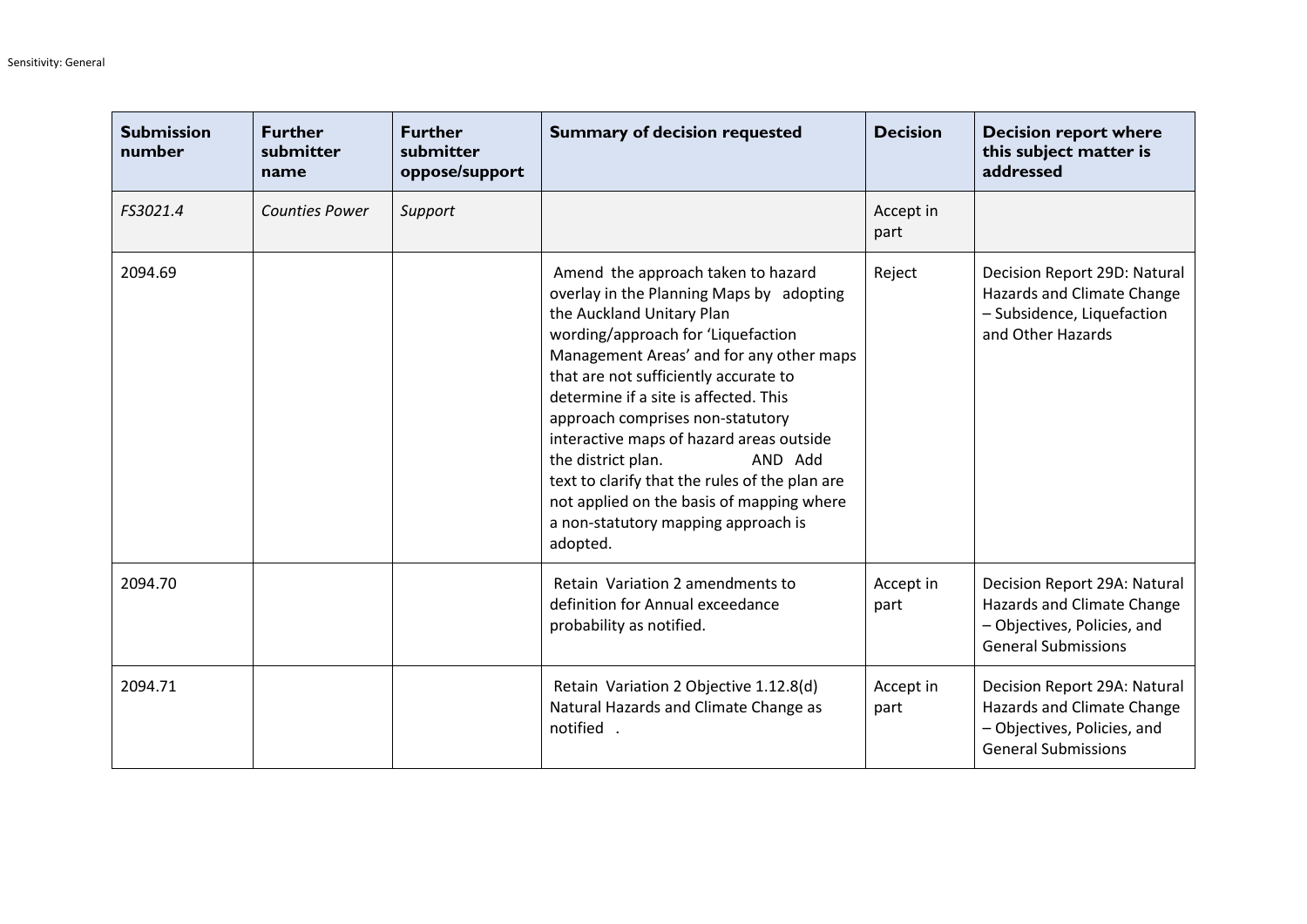| <b>Submission</b><br>number | <b>Further</b><br>submitter<br>name | <b>Further</b><br>submitter<br>oppose/support | <b>Summary of decision requested</b>                               | <b>Decision</b>   | <b>Decision report where</b><br>this subject matter is<br>addressed                                                     |
|-----------------------------|-------------------------------------|-----------------------------------------------|--------------------------------------------------------------------|-------------------|-------------------------------------------------------------------------------------------------------------------------|
| FS3034.31                   | Mercury NZ<br>Limited               | Support                                       |                                                                    | Accept in<br>part |                                                                                                                         |
| 2094.72                     |                                     |                                               | Retain Variation 2 amendment to direction<br>$12.1(k)$ as notified | Reject            | Decision Report 29A: Natural<br>Hazards and Climate Change<br>- Objectives, Policies, and<br><b>General Submissions</b> |
| 2094.73                     |                                     |                                               | Retain Variation 2 amendment to Rule<br>$16.1.3(i)$ as notified    | Accept in<br>part | Decision Report 29A: Natural<br>Hazards and Climate Change<br>- Objectives, Policies, and<br><b>General Submissions</b> |
| 2094.74                     |                                     |                                               | Retain Variation 2 amendment to Rule<br>$16.4.1(b)(v)$ as notified | Accept in<br>part | Decision Report 29A: Natural<br>Hazards and Climate Change<br>- Objectives, Policies, and<br><b>General Submissions</b> |
| 2094.75                     |                                     |                                               | Retain Variation 2 amendment to rule<br>$16.4.4(b)(v)$ as notified | Accept in<br>part | Decision Report 29A: Natural<br>Hazards and Climate Change<br>- Objectives, Policies, and<br><b>General Submissions</b> |
| 2094.76                     |                                     |                                               | Retain Variation 2 amendment to rule<br>16.4.12(b)(vi)             | Accept in<br>part | Decision Report 29A: Natural<br>Hazards and Climate Change<br>- Objectives, Policies, and<br><b>General Submissions</b> |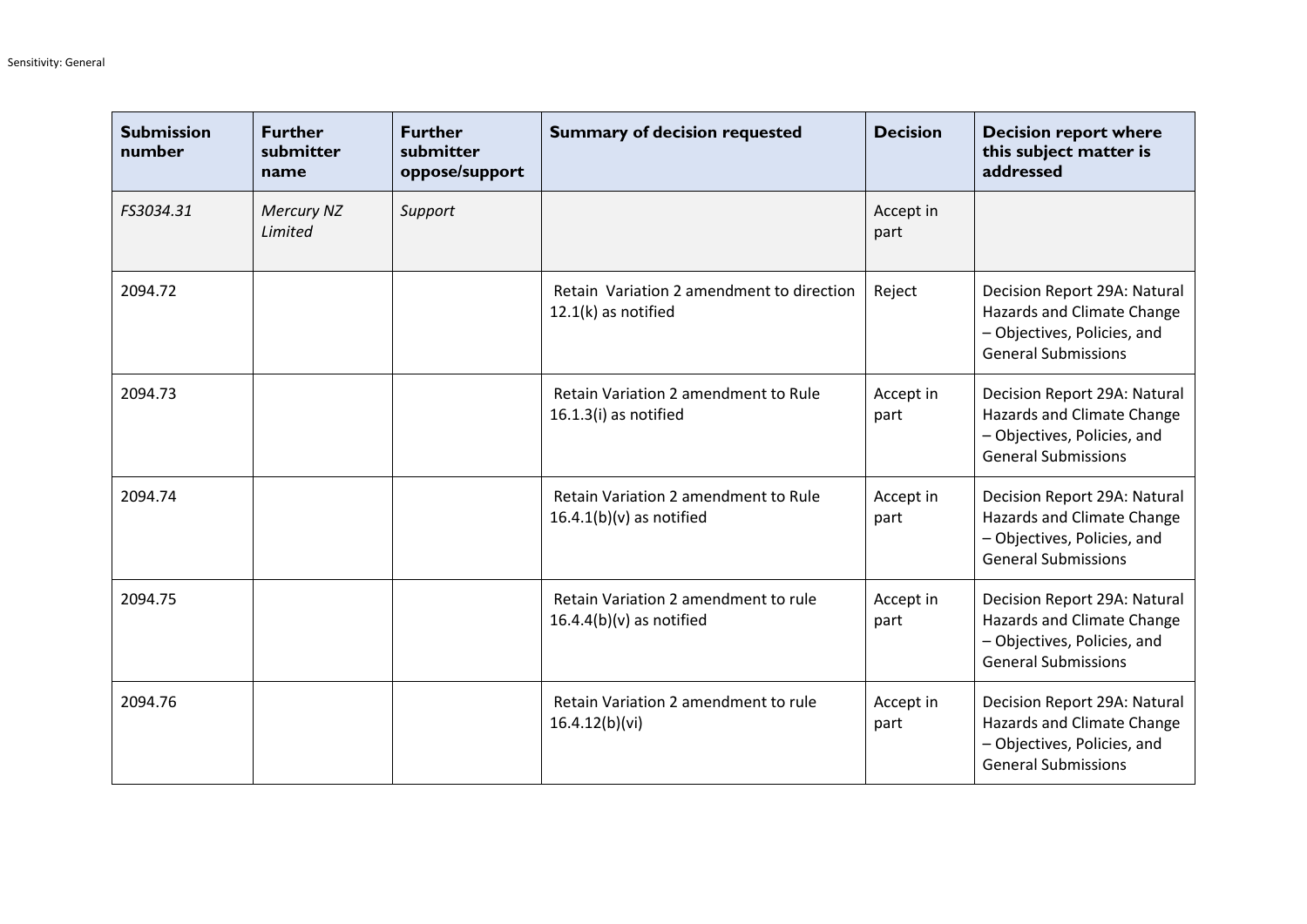| <b>Submission</b><br>number | <b>Further</b><br>submitter<br>name | <b>Further</b><br>submitter<br>oppose/support | <b>Summary of decision requested</b>                                                    | <b>Decision</b>   | <b>Decision report where</b><br>this subject matter is<br>addressed                                                     |
|-----------------------------|-------------------------------------|-----------------------------------------------|-----------------------------------------------------------------------------------------|-------------------|-------------------------------------------------------------------------------------------------------------------------|
| 2094.77                     |                                     |                                               | Retain Variation 2 amendment to rule<br>16.5.9.3(b)(viii) as notified                   | Accept in<br>part | Decision Report 29A: Natural<br>Hazards and Climate Change<br>- Objectives, Policies, and<br><b>General Submissions</b> |
| 2094.78                     |                                     |                                               | Retain Variation 2 amendment to Rule<br>17.1.3, matter of discretion clause (ix)        | Accept in<br>part | Decision Report 29A: Natural<br>Hazards and Climate Change<br>- Objectives, Policies, and<br><b>General Submissions</b> |
| 2094.79                     |                                     |                                               | Retain Variation 2 amendment to Rule<br>17.4.1(b)(iii) as notified                      | Accept in<br>part | Decision Report 29A: Natural<br>Hazards and Climate Change<br>- Objectives, Policies, and<br><b>General Submissions</b> |
| 2094.80                     |                                     |                                               | Retain Variation 2 amendment to Rule<br>17.4.1.1 as notified                            | Accept in<br>part | Decision Report 29B: Natural<br>Hazards and Climate Change<br>- Flood Hazards, and<br><b>Defended Areas</b>             |
| 2094.81                     |                                     |                                               | Retain Variation 2 amendment to Rule<br>17.5.2, matter of discretion (viii) as notified | Accept in<br>part | Decision Report 29A: Natural<br>Hazards and Climate Change<br>- Objectives, Policies, and<br><b>General Submissions</b> |
| 2094.82                     |                                     |                                               | Retain Variation 2 amendment to Rule<br>17.5.9 (f) (viii) as notified.                  | Accept in<br>part | Decision Report 29A: Natural<br>Hazards and Climate Change<br>- Objectives, Policies, and<br><b>General Submissions</b> |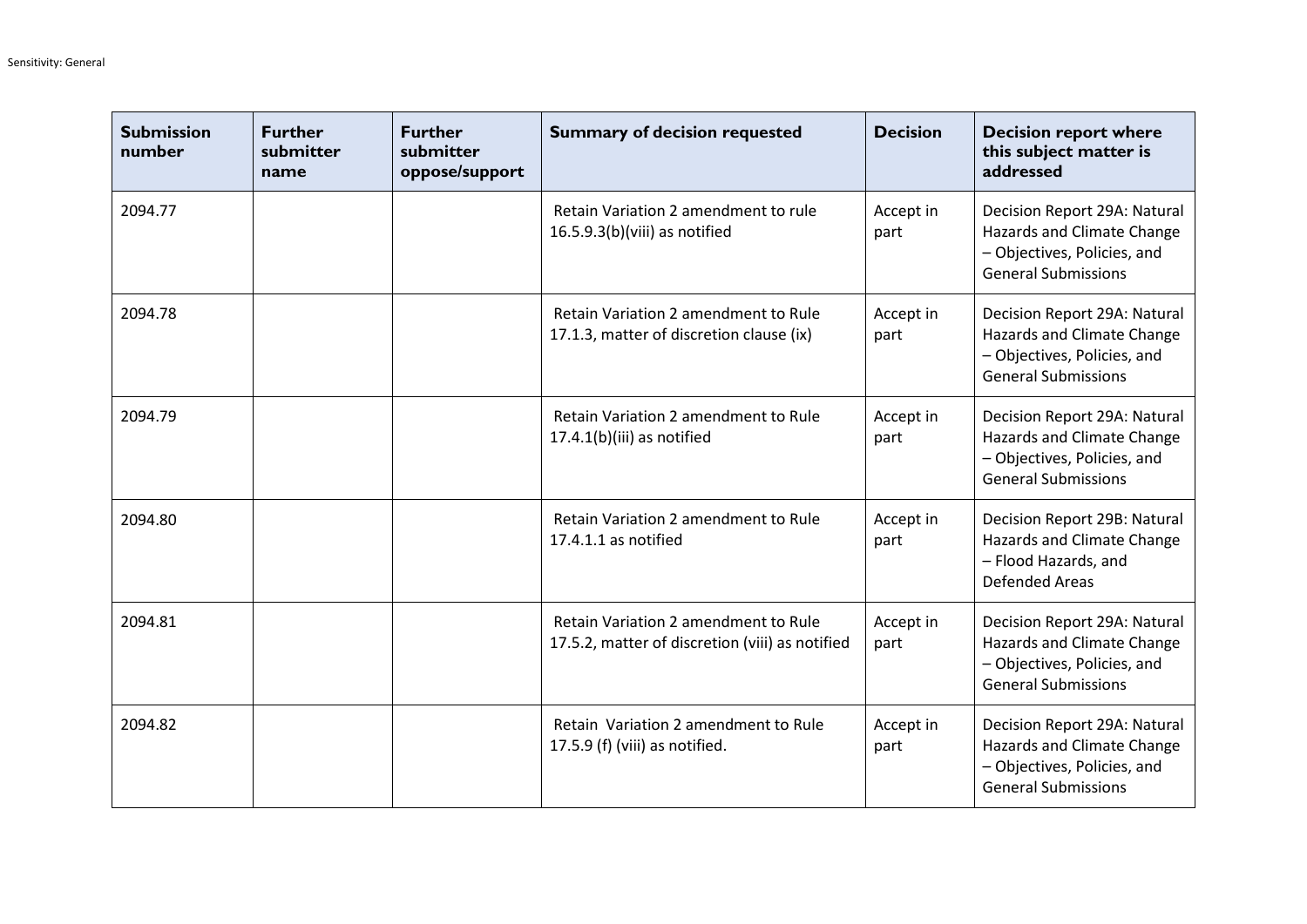| <b>Submission</b><br>number | <b>Further</b><br>submitter<br>name | <b>Further</b><br>submitter<br>oppose/support | <b>Summary of decision requested</b>                                                                                                                          | <b>Decision</b>   | <b>Decision report where</b><br>this subject matter is<br>addressed                                                     |
|-----------------------------|-------------------------------------|-----------------------------------------------|---------------------------------------------------------------------------------------------------------------------------------------------------------------|-------------------|-------------------------------------------------------------------------------------------------------------------------|
| 2094.83                     |                                     |                                               | Retain Variation 2 amendment to Rule<br>18.1.3, matter of discretion (i) as notified.                                                                         | Accept in<br>part | Decision Report 29A: Natural<br>Hazards and Climate Change<br>- Objectives, Policies, and<br><b>General Submissions</b> |
| 2094.84                     |                                     |                                               | Retain Variation 2 amendment to Rule<br>18.4.1, matter of discretion (b)(iii) as<br>notified.                                                                 | Accept in<br>part | Decision Report 29A: Natural<br>Hazards and Climate Change<br>- Objectives, Policies, and<br><b>General Submissions</b> |
| 2094.85                     |                                     |                                               | Retain Variation 2 amendment to Rule<br>18.4.2, matte of discretion (b)(iv) as<br>notified.                                                                   | Accept in<br>part | Decision Report 29A: Natural<br>Hazards and Climate Change<br>- Objectives, Policies, and<br><b>General Submissions</b> |
| 2094.86                     |                                     |                                               | Amend the proposed objective and policy<br>framework to ensure clarity for plan users                                                                         | Accept            | Decision Report 29A: Natural<br>Hazards and Climate Change<br>- Objectives, Policies, and<br><b>General Submissions</b> |
| 2094.87                     |                                     |                                               | Amend the rules so that non-compliance<br>of a permitted activity thresholds is a<br>restricted discretionary activity rather than<br>discretionary activity. | Accept in<br>part | Decision Report 29B: Natural<br>Hazards and Climate Change<br>- Flood Hazards, and<br><b>Defended Areas</b>             |
| FS3034.32                   | <b>Mercury NZ</b><br>Limited        | Oppose                                        |                                                                                                                                                               | Accept in<br>part |                                                                                                                         |